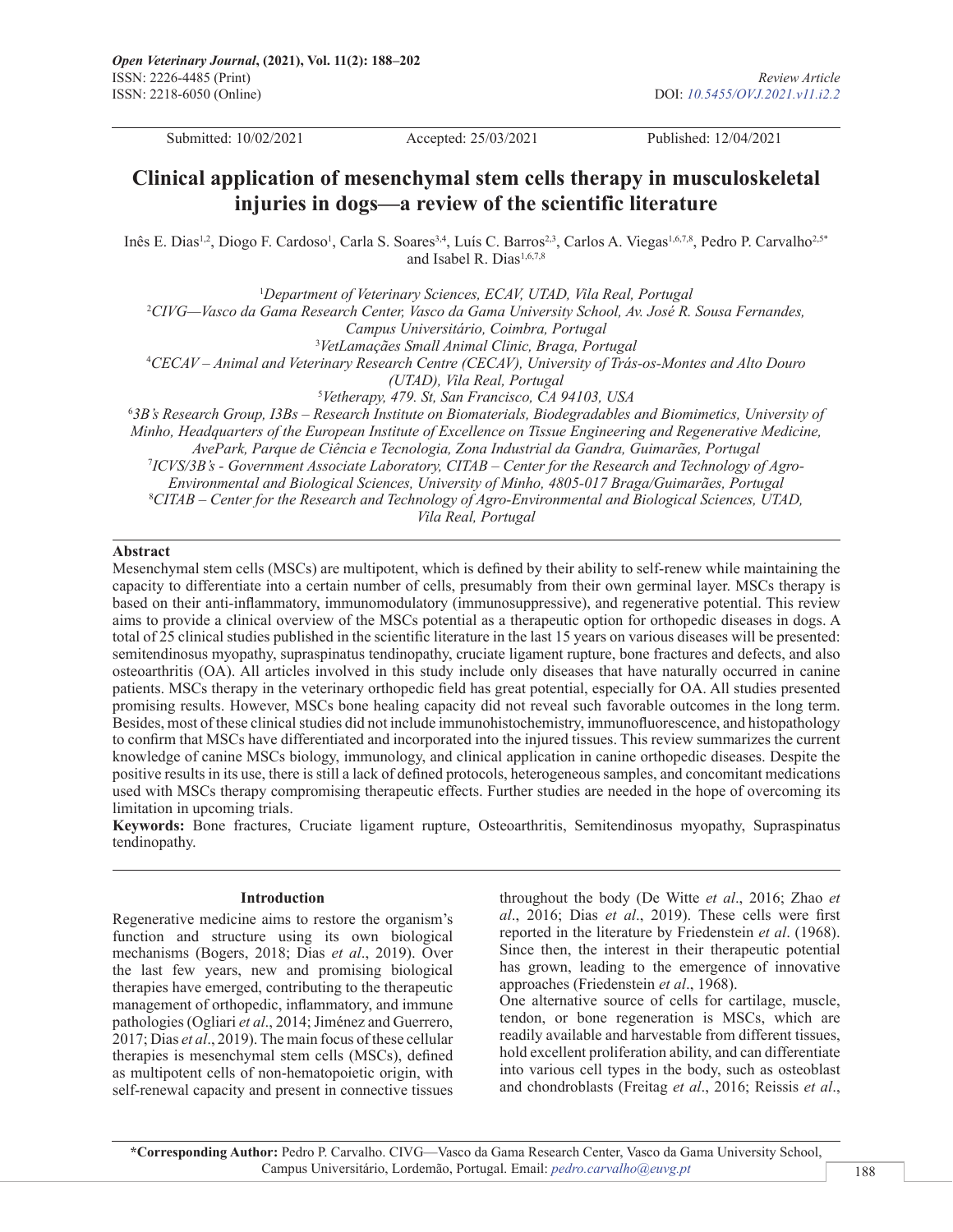2016). Whereas some tissues can recover their original or almost original strength and stiffness, other tissues, such as cartilage, have a poor healing capacity, leading to the necessity of searching for new alternative therapies (Carr and Canapp, 2016). Regenerative medicine has been used to stimulate healing in areas that have not responded to more conventional treatments, promoting injured tissue heal to their original or near-original condition (Carr and Canapp, 2016).

Several authors have studied MSCs therapy alone or in combination with platelet-rich plasma (PRP), plasmarich in growth factors (PRGF) or hyaluronic acid, and have reported of very satisfactory results in human and veterinary orthopedic diseases. Moreover, dogs can serve as experimental or translational clinical study models for tendons, muscle, cartilage, and bone repair in humans (Hoffman and Dow, 2016). They naturally develop diseases that share a close analogy with human conditions, such as osteoarthritis (OA), making them good preclinical models and providing valuable information for human therapies (Sasaki *et al*., 2019).

This review aims to provide a clinical overview of the MSCs potential as a therapeutic option for orthopedic diseases in dogs, particularly in supraspinatus tendinopathy (ST), semitendinosus myopathy cruciate ligaments rupture, bone fractures and defects, and also OA.

# *Canine MSCs*

### **MSCs biology and immunology**

MSCs have a great self-renewal capacity while maintaining their multipotency (Zhao *et al*., 2016; Arnhold *et al*., 2019; Dias *et al*., 2019). Their high proliferative and self-renewal capacity allows obtaining the number of cells necessary for clinical application (Paterson *et al*., 2018; Arnhold *et al*., 2019). These cells can be isolated from the embryonic attachments, and in the adult individual, it can be isolated from a large variety of tissues, such as bone marrow (BM), umbilical cord, adipose tissue (AT), placenta, amnion, dental pulp, periosteum, among others (Kern *et al*., 2006; Klingemann *et al*., 2008; Webster *et al*., 2012). MSCs present remarkable pleiotropic properties, such as anti-apoptosis, angiogenesis, growth factor production, antifibrosis, and the ability to migrate toward injury sites through chemotaxis (Arnhold *et al*., 2019; Ayala-cuellar *et al*., 2019; Dias *et al*., 2019). In veterinary medicine, they are frequently obtained from AT and BM (Gonçalves *et al*., 2014; Bogers, 2018; Arnhold *et al*., 2019). This procedure usually requires surgical intervention, using general anesthesia and appropriate aseptic care. Although many of the alternatives are quite invasive, BM samples' harvesting presents a higher technical difficulty (Carvalho *et al*., 2012; Sullivan *et al*., 2016). Some studies have even demonstrated a higher proliferation ability for MSCs derived from AT than BM (Kang *et al*., 2012; Russell *et al*., 2016; Sasaki *et al*., 2019). Other authors suggest that BM has a more significant osteogenic potential,

making it a better choice (Alves *et al*., 2014). Further differences between cells' sources are described depending on the donor's age or the passage number of MSCs in terms of proliferation capacity (Volk *et al*., 2012; Sasaki *et al*., 2019). To date, there is no evidence to support the superiority of one source over another in terms of viability or efficiency of the derived stem cells. There is still no consensus between authors (Carr and Canapp, 2016).

Stem cells' therapy can be autologous or allogeneic, depending on whether the source of stem cells comes from the same patient or from a different patient of the same species. Recent researches with the application of xenogeneic stem cells from different species have revealed good and safe results (Tsai *et al*., 2014; Requicha *et al*., 2016; Daems *et al*., 2019).

In the culture, MSCs have a predominantly fusiform shape and have plastic adhesion ability (Kolf *et al*., 2007). The expression of cell surface markers is one of the identification criteria for MSCs. To create a broader consensus on the universal characterization of MSCs, the International Society for Cellular Therapy formulated the minimal criteria for defining human MSCs (Dominici *et al*., 2006), as shown in Figure 1. These criteria include the ability to adhere to plastic under standardized culture conditions; cell surface expression (>95%) of CD73, CD90, and CD105, as well as the absence of hematopoietic stem cell markers: CD45, CD34, CD14 or CD11b, CD79 $\alpha$  (<2% positive) or CD19, and human leukocyte antigen – DR isotype (HLA-DR); and the ability to differentiate, under standardized *in vitro* conditions, into osteoblasts, adipocytes, and chondroblasts.

It is known that human MSC markers may not be fully compatible with those required for canine MSCs due to interspecies differences. The definitive expression of surface antigens by canine MSCs has not yet been recognized (Sasaki *et al*., 2019).

# **MSCs mechanism of action**

MSCs therapy is based on their anti-inflammatory, immunomodulatory, and immunosuppressive potential (Peroni and Borjesson, 2011; Dias *et al*., 2019), as shown in Figure 2. These cells can differentiate into the targeted cell type allowing the repair of the damaged area. Also, they have a tremendous immunomodulatory capacity through paracrine effects by secreting various molecules to adjacent cells (cytokines, growth factors, and microvesicles capable of carrying a cargo of proteins and other bioactive molecules) and by cell-to-cell contact, leading to vascularization, cellular proliferation in damaged tissues, and reducing inflammation (Dias *et al*., 2019; Torres-Torrillas *et al*., 2019).

Although MSCs mechanism of action is not yet fully understood, it is known that they are capable of interacting with various types of immune cells, including T and B lymphocytes, natural killer (NK) cells, and macrophages, neutrophils, and monocytes (Peroni and Borjesson, 2011). MSCs act on the innate immune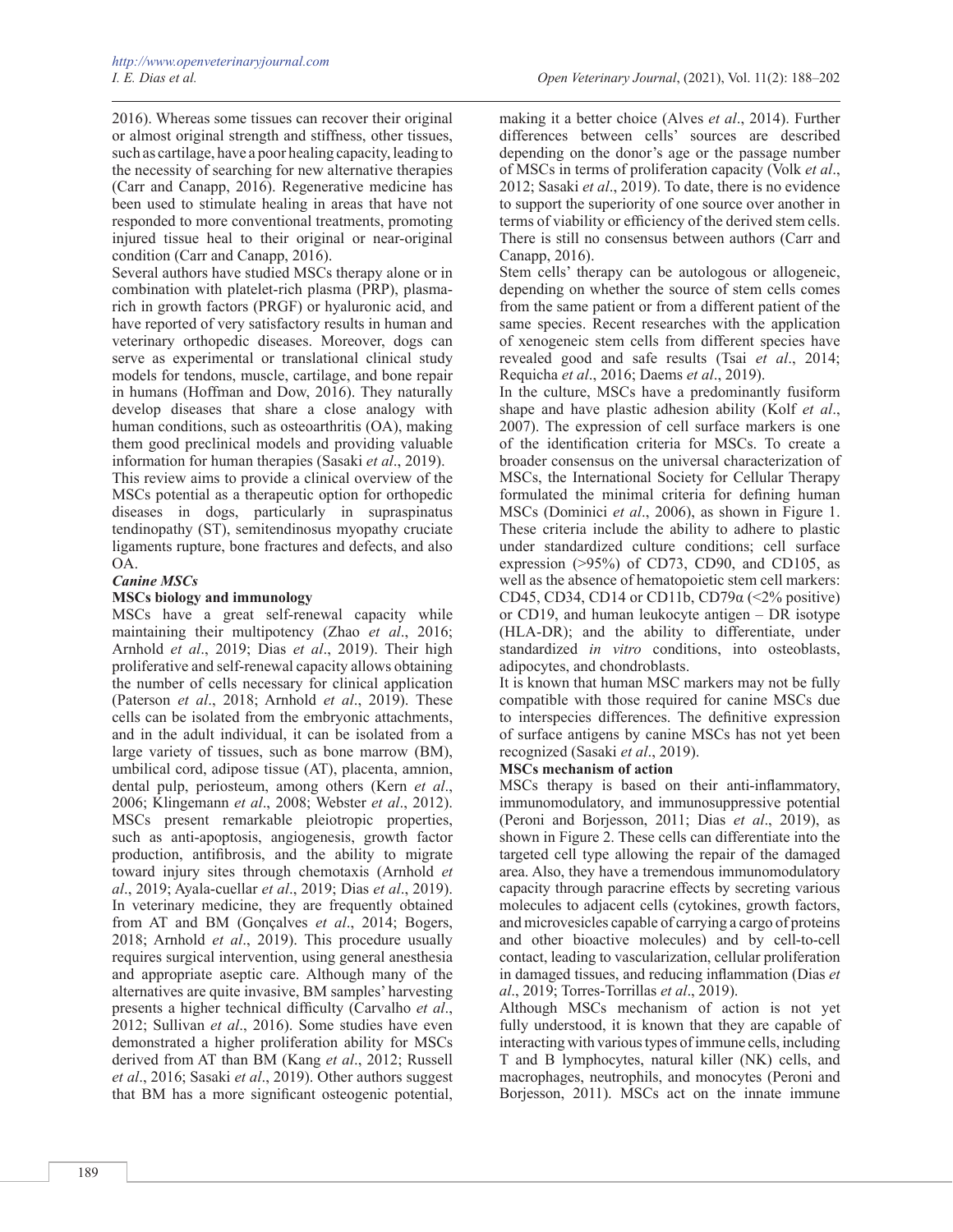

**Fig. 1.** Characterization of mesenchymal stem cells.



**Fig. 2.** Schematic representation of canine mesenchymal stem cells mechanism of action.

system through three different mechanisms. In the first one, with the presence of MSCs and their secretome [interleukin-6, prostaglandin E2 (PGE2), transforming growth factor β (TGF-β), and hepatocyte growth factor (HGF)], the M1 pro-inflammatory macrophages are converted into M2 anti-inflammatory macrophages. In the second one, MSCs inhibit monocytes' development into dendritic cells, decreasing their immune response even more (Maggini *et al*., 2010; Quimby, 2019). Finally, through the production of immunomodulatory mediators [indoleamine 2,3-dioxygenase (IDO), TGF-β, PGE2] and by cell-to-cell contact, MSCs also inhibit the proliferation and cytotoxicity of NK cells (Maggini *et al*., 2010; Kim and Cho, 2015; Quimby, 2019).

The acquired immune system's interaction occurs through the secretion of PGE2, HGF, hemoxygenase,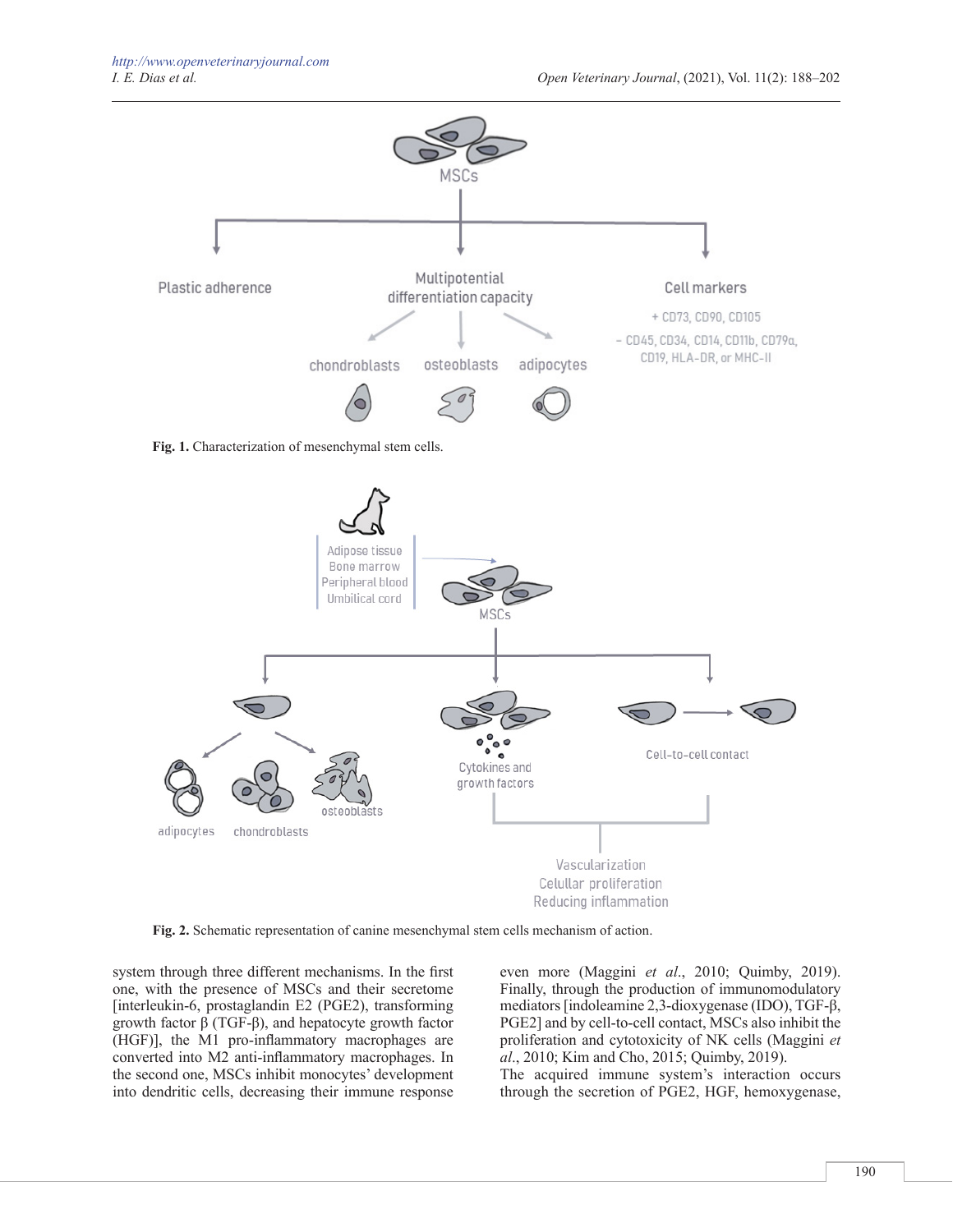*I. E. Dias et al. Open Veterinary Journal*, (2021), Vol. 11(2): 188–202

nitric oxide (NO), IDO, cyclooxygenase, and by cellto-cell contact. MSCs suppress the proliferation of T cells and modulate their response. They also inhibit B-cell proliferation through cell-to-cell contact and through an arrest in the G0/G1 phase of the cell cycle (Kim and Cho, 2015; Chow *et al*., 2017). Furthermore, MSCs show significant immunomodulatory capacity (Arnhold *et al*., 2019), making them especially useful for clinical application since their transplantation does not require the use of additional immunosuppressive therapy. This happens due to the lack of major histocompatibility complex class II (MHC-II) expression and costimulatory molecules, such as CD40, CD80, and CD86, since they escape T cells and NK receptors (Peroni and Borjesson, 2011; Arnhold *et al*., 2019; Quimby, 2019).

A recent study suggests that canine MSCs are distinct from human MSCs in their immune suppressive pathways. For canine MSCs, T-cell suppression relies primarily on cyclooxygenase and TGF-β pathways, instead of NO or IDO-mediated pathways, which occur in human MSCs (Chow *et al*., 2017). The mechanisms of T-cell suppression were also investigated for BM and AT sources of MSCs in dogs. However, they realized that both sources were equivalent in suppressing T-cell activation by using different biochemical pathways. Adipose-derived mesenchymal stem cells (ASC) utilize TGF-β signaling pathways and adenosine signaling to suppress T-cell activation. On the contrary, BM-derived mesenchymal stem cells (BMSCs) use cyclooxygenase, TGF-β, and adenosine signaling pathways (Chow *et al*., 2017).

# *Clinical application of canine MSCs* **Semitendinosus myopathy**

Semitendinosus myopathy is an uncommon disease in canine patients, documented primarily on German Shepherd and Belgian Shepherd breeds. Although the muscle has some intrinsic regeneration capacity to repair damaged tissue, complete functional recovery of the muscle after a severe trauma remains a challenge (Milner *et al*., 2018; Torres-Torrillas *et al*., 2019). After a blunt muscle trauma, secondary fibrosis and muscle atrophy develop, affecting muscle fiber number, crosssectional muscle area, and eventually, muscle force and function (Torres-Torrillas *et al*., 2019).

Its exact etiology is unknown. However, it occurs with a higher incidence in working dogs (competition or workprotecting functions). Regular practice of intense and excessive exercise in the hamstring muscle group may culminate in secondary fibrosis and muscle contracture. Animals present limb lameness with shortened stride, external rotation of the hock, and internal rotation of the stifle.

Semitendinosus myopathy has been treated with several surgical techniques (myotenectomy, myectomy, etc.) and non-surgical therapies (rest with a combination of anti-inflammatory medications), resulting in the recurrence of lameness in 2–9 months. Conventional therapy has been ineffective at preventing fibrous tissue formation, leading to the need to search for alternative therapies. MSCs are a promising option as recent studies suggest that ASCs promote myoblasts' proliferation, explaining the regenerative capacity *in vivo* (Schaakxs *et al*., 2013; Forcales, 2015; Lee *et al*., 2015).

Brown *et al*. (2012) reported two cases of working German Shepherds with acute semitendinosus myopathy of one or both hind limbs (Table 1), confirmed by surgeons' evaluation and ultrasound. Both dogs were injected with autologous ASCs, one with a total of  $4.7 \times 10^6$  cells intralesionally and 4.7  $\times$  10<sup>6</sup> intravenously (IV); the other received 7.5  $\times$  10<sup>6</sup> cells intralesionally (for both affected muscles) and 3.8  $\times$  10<sup>6</sup> IV. Outcome measures for both dogs included owners and surgeons' assessments as well as ultrasound control. The results were very encouraging. Both dogs returned to their previous training and occupations with a functional gait and no lameness (Brown *et al*., 2012). Gibson *et al*. (2017) conducted a study with 11 dogs with semitendinosus myopathy (Table 1), and eight of them were police dogs. All dogs were treated with ASCs and retrospectively evaluated. Autologous ASCs were obtained from falciform ligament. Some of them were injected intralesionally under ultrasound guidance and some IV through a previously placed IV catheter in each patient. One-year post-treatment, every dog showed improvement in gait analysis, and eight of them were already classified with a normal gait. Every police dog used in the study returned to their normal professional life (Gibson *et al*., 2017).

**Table 1.** Preclinical trials carried out with MSCs in canine semitendinosus myopathy.

| No of<br>dogs | <b>MSC</b><br>source | <b>Treatment</b>                                                                                                                                                                    | <b>Observation</b><br>period | Outcome                                                      | Reference                     |
|---------------|----------------------|-------------------------------------------------------------------------------------------------------------------------------------------------------------------------------------|------------------------------|--------------------------------------------------------------|-------------------------------|
|               | AT                   | One dog received $4.7 \times 10^6$ Intralesionally and<br>$4.7 \times 10^6$ IV autologous ASCs, the other 7.5 $\times$<br>10 <sup>6</sup> intralesionally and $3.8 \times 10^6$ IV. | $19-22$ weeks                | Both dogs presented a<br>functional gait and no<br>lameness. | Brown <i>et al.</i> ,<br>2012 |
| 11            | AT                   | Intralesional and IV autologous ASCs.                                                                                                                                               | l year                       | Every dog showed<br>improvement in gait<br>analysis.         | Gibson et al.,<br>2017        |

 $IV = Intravenous; ASC = Adipose-derived mesenchymal stem cells.$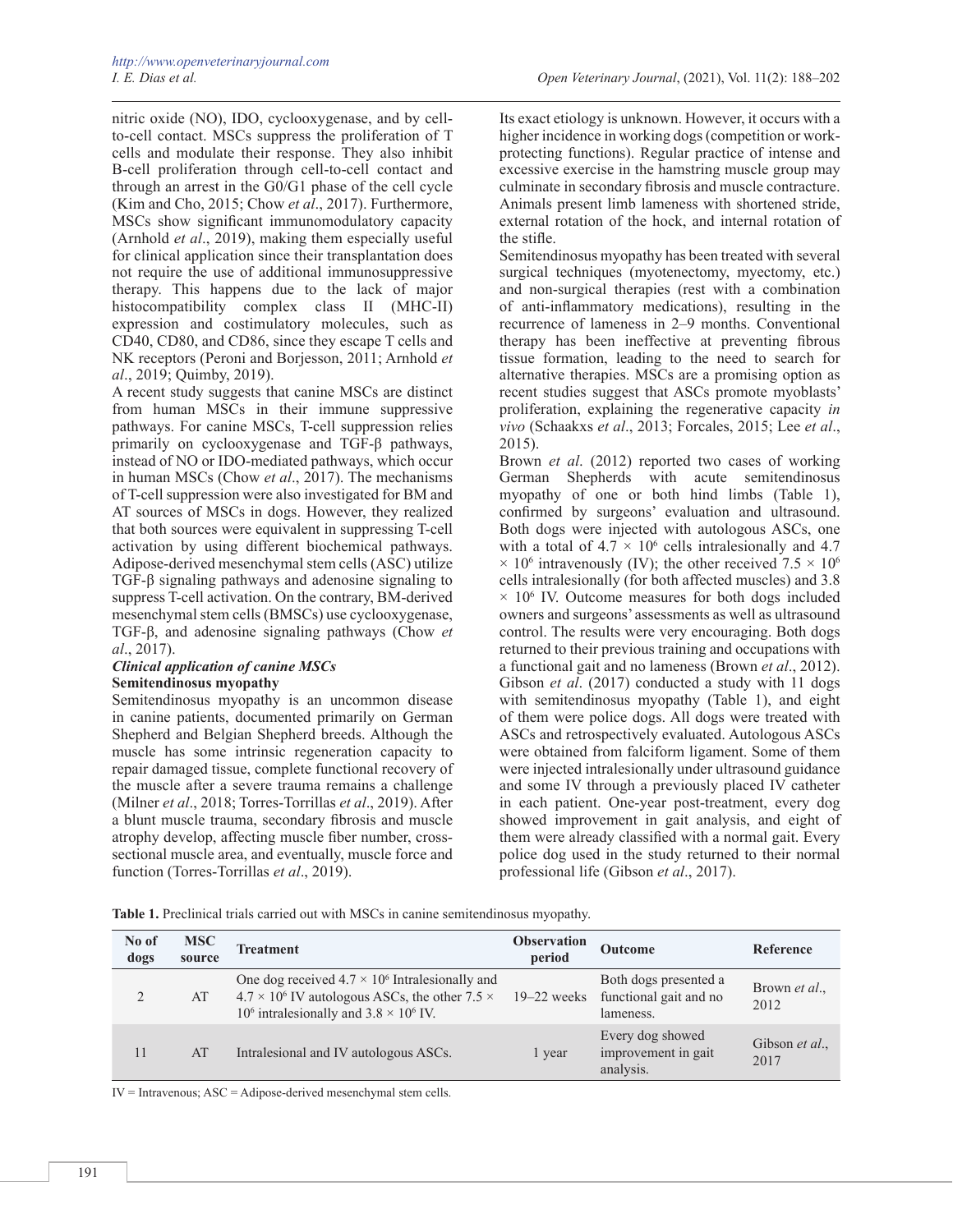Intralesional injection of MSCs for the treatment of semitendinosus myopathy in dogs has proved to be effective in preventing the formation of fibrous tissue through the regenerative capacity they possess, demonstrated by clinical improvement and ultrasound control.

### **Supraspinatus tendinopathy (ST)**

Tendon injuries represent a clinical challenge, as their natural healing process is slow, inefficient, and poorly responsive to treatments. The tendon has an inherently limited healing capacity, as it is a slightly cellular and poorly vascularized tissue (Schneider *et al*., 2018; Torres-Torrillas *et al*., 2019; Steinmann *et al*., 2020). A fibrous scar is formed after a traumatic event, producing significant dysfunction and joint movement inability, making it more susceptible to re-rupture (Schneider *et al*., 2018; Torres-Torrillas *et al*., 2019). ST is a common cause of forelimb lameness in dogs, especially those with sports functions. This condition is usually associated with excessive effort and repetitive movements that do not allow adequate tissue remodeling (Canapp *et al*., 2016a). Inflammation may play a vital role in triggering ST. However, it does not appear to be involved in the disease's progression (Lafuente *et al*., 2009; Canapp *et al*., 2016a). Histologically speaking, ST shows minimal inflammation, hypocellularity, loss of collagen, increase of proteoglycan content, and lack of neovascularization. The damaged tendon shows discontinuous and disorganized tendon fibers, and occasional mineralization. In chronic cases, calcification may also occur at the site of insertion (Lafuente *et al*., 2009; Canapp *et al*., 2016a).

Conservative therapy includes the use of non-steroidal anti-inflammatory drugs (NSAIDs), rest, rehabilitation therapy program with massages and hot therapy, acupuncture, ultrasound or laser therapy, and also focal shockwave therapy (Lafuente *et al*., 2009; Canapp *et al*., 2016a). Additionally, surgical management involves extracting the calcified biological material or even releasing the tendon at its origin (Lafuente *et al*., 2009; Canapp *et al*., 2016a). Despite these options, the percentage of therapeutic success, according to previous studies, is relatively low (Laitinen and Flo, 2000; Canapp *et al*., 2016a).

Therapy with MSCs has been showing great results for ST in canine patients due to the secretion of cytokines

and growth factors that reduce inflammation, inhibit programmed cell death in the cells inside the tissue, and recruit circulating stem cells to the affected area. Moreover, it increases the density of collagen fibers, improves tissue architecture, restores an almost standard tendon–bone interface, and improves biochemical strength (Canapp *et al*., 2016a). Two different studies, one with BMSC and the other with ASC, have been published to treat canine ST.

The first study (Table 2) involved 55 dogs with ST that did not respond to conservative management with NSAIDs (61.8% with no response) and a rehabilitation program (45.5% refractory to rehabilitation). ASCs were obtained from the falciform ligament of each patient and blood samples for autologous PRP therapy. Every patient received 1 ml of PRP/ASC per tendon (containing  $5 \times 10^6$  ASCs). After ultrasound-guided injection of PRP/ASC, objective gait analysis was available in 25 out of the 55 dogs at 90 days after treatment. On the 90th day, 88% of these 25 available cases showed no significant difference in the total pressure index percentage of the injured limb compared to the contralateral limb (Canapp *et al*., 2016a).

The second study (Table 2) involved 41 dogs with ST treated with a combination of autologous BMSC and PRP, evaluating the ultrasound evolution with treatment. This study has proved a significant reduction in the cross-sectional area of the affected tendon. On the 45th day post-treatment, the comparison of the treated limb with the contralateral limb showed substantial improvements. On the 90th day posttreatment, in 90.6% of cases, the fiber pattern and echogenicity improved considerably. Furthermore, in 13.8% of the patients, the fiber pattern and echogenicity abnormalities were considered resolved (Mcdougall *et al*., 2018).

Intratendinous injection of MSCs in addition to PRP therapy for ST treatment in canine patients has demonstrated auspicious clinical benefits (Tornero-Esteban *et al*., 2015; Canapp *et al*., 2016a; Mcdougall *et al*., 2018). This approach represents a minimally invasive treatment option, revealing positive sonographic results. This treatment combination appears to provide an adequate biologic effect, leading to tendon healing and improved function (Mcdougall *et al*., 2018).

| No of<br>dogs | <b>MSC</b><br>source | <b>Treatment</b>                                                                                    | <b>Observation</b><br>period | <b>Outcome</b>                                                                                                                          | Reference                 |
|---------------|----------------------|-----------------------------------------------------------------------------------------------------|------------------------------|-----------------------------------------------------------------------------------------------------------------------------------------|---------------------------|
| 55            | AT                   | 1 ml of intratendinous<br>autologous PRP/ASC per<br>tendon (containing $5 \times 10^6$<br>$ASCs$ ). | 90 days                      | 88% of 25 cases monitored at 90 days,<br>showed no significant difference of the<br>injured limb compared to the contralateral<br>limb. | Canapp et al.,<br>2016a   |
| 41            | Bone<br>marrow       | Intratendinous autologous<br>BMSC and PRP.                                                          | 90 days                      | Improvement in the fiber pattern and<br>echogenicity in 90.6% of cases.                                                                 | McDougall et<br>al., 2018 |
|               |                      |                                                                                                     |                              |                                                                                                                                         |                           |

**Table 2.** Preclinical trials carried out with MSCs in canine ST.

PRP = Platelet-rich plasma; ASC = Adipose-derived mesenchymal stem cells; BMSC = Bone marrow-derived mesenchymal stem cells.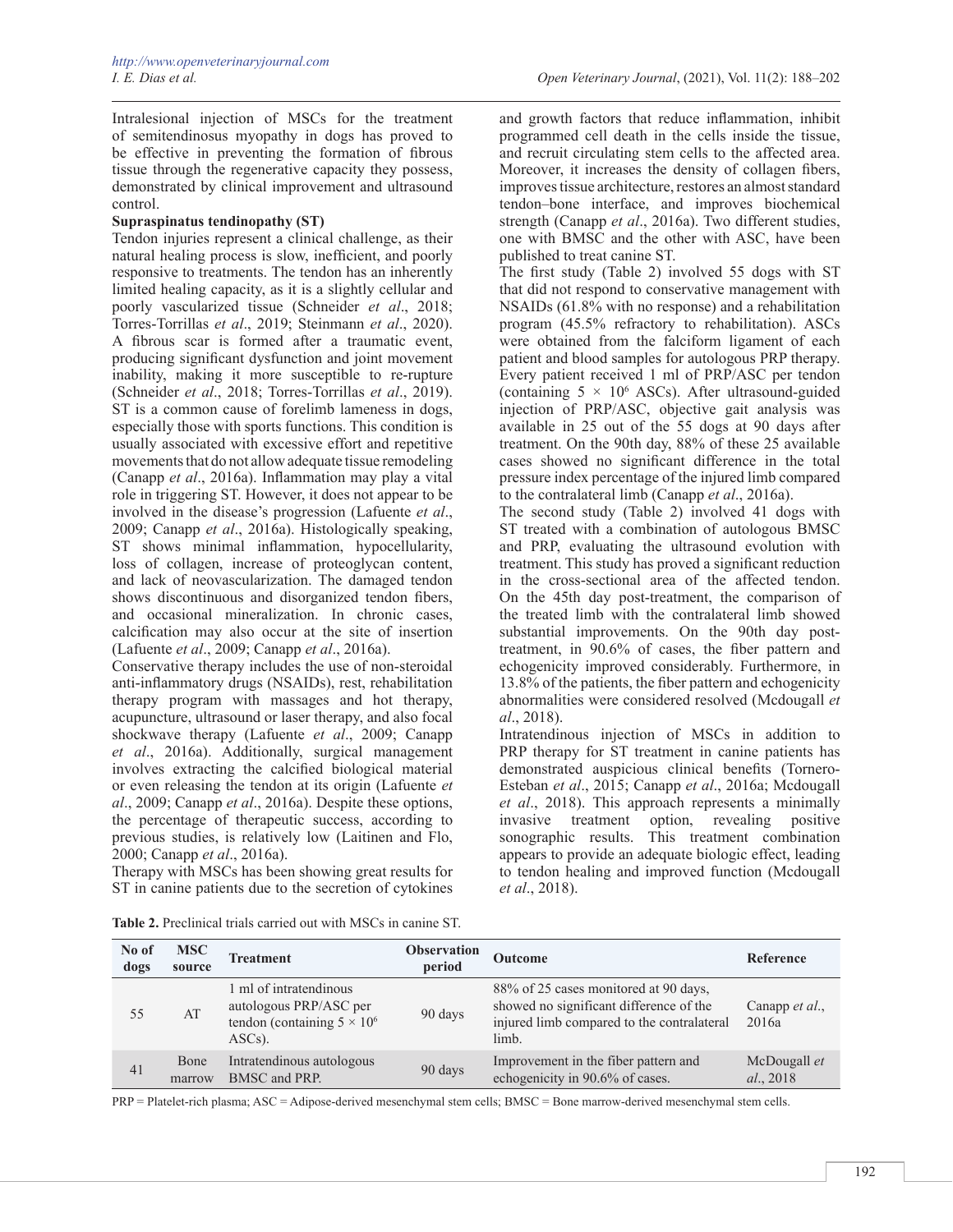## *Cruciate ligament rupture*

Cranial cruciate ligament (CCL) rupture is one of the main causes of pelvic limb lameness in dogs. The etiology occurs primarily due to the progressive degeneration of unknown cause, leading to a partial or complete rupture (Ferreira *et al*., 2019). The insufficient ligament incites an internal rotation of the tibia and instability of the knee articulation, leading to lameness, pain, inflammation, and, in the long term, OA (Fitzpatrick *et al*., 2010; Ferreira *et al*., 2019). Conservative treatment, including rest, weight management, and anti-inflammatory drugs, is often used in small dogs (<15 kg body weight) and presents acceptable results (Ferreira *et al*., 2019). However, this approach is not consensual between authors. Some defend the surgical treatment as a first choice in all patients (Ferreira *et al*., 2019). There are many surgical techniques for CCL rupture, whereas nowadays extracapsular and osteotomy techniques are often used (Canapp *et al*., 2016b; Pinna *et al*., 2019). However, no specific surgical procedure has been established as the gold standard in veterinary medicine.

Muir *et al*. (2016) conducted a study to investigate whether the use of MSCs could reduce systemic and stifle joint inflammatory response in 12 dogs affected by CCL rupture (Table 3). Admission criteria included the presence of a total unilateral rupture and a stable partial rupture in the contralateral knee. BM aspirates were obtained during surgical resolution of complete CCL rupture tibial plateau leveling osteotomy (TPLO). BMSC was cultured and expanded from this material. Subsequently, stem cells were injected IV  $(2 \times 10^6)$ BMSC/kg) and intra-articularly  $(5 \times 10^6 \text{ BMSC})$  into the contralateral stifle joint. The authors reported no adverse reactions. The results revealed a substantial improvement in the reduction of inflammation by assessing circulating T lymphocyte by flow cytometry, C-reactive protein (CPR), cytokine concentrations in serum, and synovial fluid by ELISA. Circulating CD8+

T-lymphocytes and CPR in serum and synovial fluid were lower after BMSC injection, proving the antiinflammatory potential of these cells. They also stated that BMSC may have preventive effects, reducing the contralateral tendon's risk of rupture (Muir *et al*., 2016). Canapp *et al*. (2016b) investigated the use of autologous BMSC–PRP or ASC–PRP combination for the treatment of early partial CCL rupture  $(\leq 50\%)$ in 36 dogs (Table 3). Intra-articular (IA) injections of BMSC-PRP or ASC–PRP were carried out in the affected knee. Anti-inflammatory treatments (NSAIDs, corticosteroids, etc.) were discontinued 2 weeks before the injections. A rehabilitation program was recommended to all owners. Some therapies were banned due to the unknown effect on MSC/PRP. Objective gait analysis, diagnostic arthroscopy, and validated functional questionnaire were carried out on patients. At 90 days after treatment, stifle arthroscopy findings were available in 13 of the 36 dogs. In nine of the 13 dogs, arthroscopy revealed a fully intact CCL with marked neovascularization and a normal fiber pattern. One of the 13 dogs showed significant improvement and received an additional injection. In the remaining three dogs, TPLO was carried out due to a >50% CCL rupture. The questionnaires were completed by 12 owners, who reported a very good or excellent increase in their dogs' quality of life. Eight among these 12 dogs were sport dogs. Seven of them have ultimately returned to their normal activity life (Canapp *et al*., 2016b).

Taroni *et al*. (2017) compared post-TPLO treatment with NSAIDs and neonatal canine MSCs therapy (Table 3). Allogeneic neonatal canine MSCs were obtained from fetal attachments of healthy pregnant bitches. This pilot study involved 14 dogs with unilateral ruptures divided into two groups. The first group involved nine dogs administered intra-articularly with  $10 \times 10^6$  MSCs and received an oral placebo for 30 consecutive days. The second group involved five dogs that received an

| Table 3. Preclinical trials carried out with MSCs in canine cruciate ligament rupture. |  |  |  |
|----------------------------------------------------------------------------------------|--|--|--|
|----------------------------------------------------------------------------------------|--|--|--|

| No of<br>dogs | <b>MSC</b> source     | <b>Treatment</b>                                                                                                     | <b>Observation</b><br>period | <b>Outcome</b>                                                                                                                          | Reference               |
|---------------|-----------------------|----------------------------------------------------------------------------------------------------------------------|------------------------------|-----------------------------------------------------------------------------------------------------------------------------------------|-------------------------|
| 12            | Bone marrow           | IV autologous $2 \times$<br>$10^6$ BMSC/kg and IA<br>autologous $5 \times 10^6$ BMSC.                                | 8 weeks                      | Reduction of inflammation in every<br>patient.                                                                                          | Muir et al.,<br>2016    |
| 36            | Bone marrow<br>and AT | IA autologous BMSC-PRP<br>or ASC-PRP.                                                                                | 3 months                     | Stifle arthroscopy was available in 13<br>dogs. Nine of them revealed fully intact<br>CCL and 12 owners reported great<br>improvements. | Canapp et<br>al., 2016b |
| 14            | Neonatal<br>tissue    | 9 dogs received allogeneic<br>IA $10 \times 10^6$ neonatal MSCs<br>and 5 dogs received 5 mg/<br>kg PO SID firocoxib. | 6 months                     | The MSC group initially showed a better<br>bone healing score, compared to the<br>firocoxib group.                                      | Taroni et al.,<br>2017  |

IV = Intravenous; BMSC = Bone marrow-derived mesenchymal stem cells; IA = Intra-articular; PRP = Platelet-rich plasma; ASC = Adiposederived mesenchymal stem cells; CCL = Cranial cruciate ligament; PO = *Per os* (in Latin, orally); SID = *Sem'el in die* (in Latin, once a day).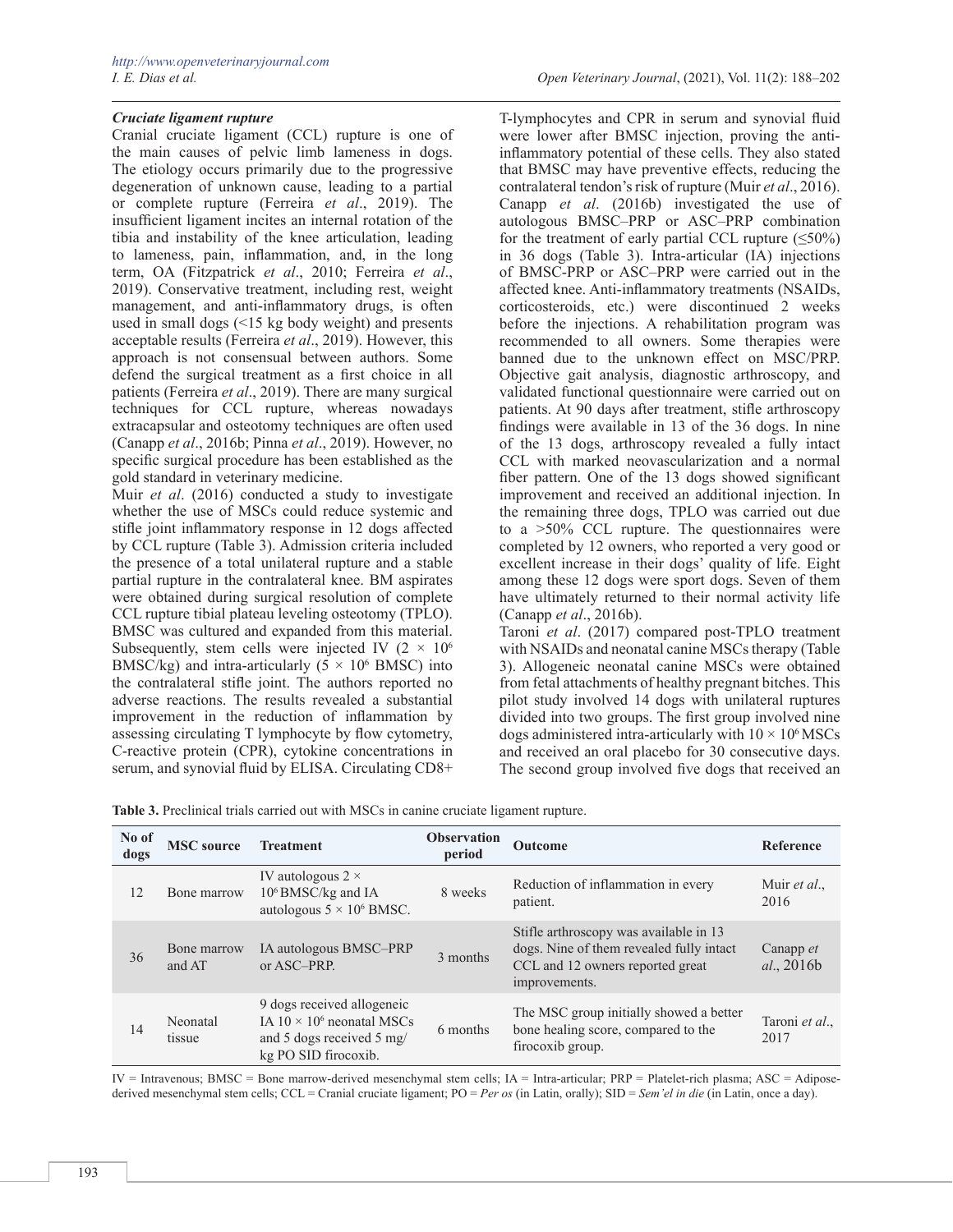IA culture medium and were prescribed 5 mg/kg *per os* (PO) *sem'el in die* (SID) firocoxib. One month after surgery, the dogs of the MSC group showed a better bone-healing score. At 1, 3, and 6 months after surgery, no significant differences were detected between the two groups for clinical signs and gait evaluation (Taroni *et al*., 2017).

IA injection of MSCs for the treatment of CCL in dogs has demonstrated great clinical benefits and systemic and anti-inflammatory potential by decreasing CD8 lymphocytes c-reactive protein (CRP) and inflammatory cytokines in serum and synovial fluid in canine patients.

# *Bone fractures and defects*

Bone fractures and segmental bone defects are important causes of patient morbidity and imply a sizeable economic burden. They are frequently secondary to trauma, post-tumor resection, or postdebridement infection (Morcos *et al*., 2015; Oryan *et al*., 2017; Torres-Torrillas *et al*., 2019). Conventional therapy includes autologous bone grafts and distraction osteogenesis. However, these approaches have some limitations, such as long periods of immobilization, muscular atrophy, and surgical complications such as infection, pain, or hemorrhage (Morcos *et al*., 2015; Oryan *et al*., 2017; Mousaei *et al*., 2019; Torres-Torrillas *et al*., 2019). MSCs have been adopted as an alternative therapy to promote accelerated bone repair with successful results.

Crovace *et al*. (2008) evaluated the use of BM mononuclear cells and cultured BMSC to treat some bone defects in 14 dogs (Table 4). In four cases (one case of non-union of the tibia and three cases of Legg– Calvé–Perthés disease), a 3D scaffold was used in combination with BMSCs to treat these bone defects. Although the treated dogs showed outstanding clinical and X-ray results, this study compares different dogs in age, size, and breed, as well as various lesions or diseases (Crovace *et al*., 2008).

Another study, by Rocha dos Santos *et al*. (2018), applied ASCs in osteotomy repair after tibial tuberosity advancement (TTA) surgical technique in dogs with CCL rupture (Table 4). Animals were divided into two groups: the treated group (TG) and the control group (CG). All of them were subjected to TTA. In the TG

(five dogs),  $15 \times 10^6$  of ASCs were implanted at the osteotomy site after TTA. The CG (four dogs) received only a cell transport medium at the osteotomy site. One month after treatment, dogs that received ASCs had an average ossification of 36.45% higher than the CG. However, over time, there were no statistical differences between groups (Rocha dos Santos *et al*., 2018).

These studies have demonstrated that the use of MSCs can be a potential therapy to conventional treatment for fractures and bone defects. They speed up ossification allowing faster recovery and avoiding the consequences of having a patient being immobilized for an extended period.

# *Osteoarthritis (OA)*

Canine OA is a degenerative disease of all joint tissues, resulting in the loss of articular cartilage, the release of inflammatory and regulatory cytokines, causing pain and lameness (Kalamegam *et al*., 2018). The cartilage has inadequate self-healing capacity due to its avascular nature. After an injury, fibrous tissue is formed with different functional properties of native hyaline cartilage, promoting joint degeneration (Bogers, 2018; Kalamegam *et al*., 2018; Torres-Torrillas *et al*., 2019). The OA pathophysiology is multifactorial, with a robust inflammatory component (Harman *et al*., 2016; Kalamegam *et al*., 2018). It is often secondary to anatomical abnormalities or injuries, causing joint instability. Although it can affect dogs of all breeds and sizes, it is more prevalent in large animals (Zeira *et al*., 2018).

Currently, there is no cure for OA, and most treatment regimens focus on symptoms management and pain reduction. Conventional therapy is based on the long-term usage of NSAIDS drugs, physical therapy, diet, weight management, and dietary supplements (Sanderson *et al*., 2009). Alternatives such as acupuncture or shockwave therapy have also been studied (Sanderson *et al*., 2009). Nevertheless, it is still necessary to find treatments that relieve pain more effectively. Surgical therapy such as joint replacement is available for the hip and elbow joints; however, surgery is often expensive. Recently, MSCs have received increasing attention as promising tools for OA treatment. *In vitro* studies have demonstrated that ASCs

| No of<br>dogs                            | <b>MSC</b><br>source | <b>Treatment</b>                                                                                                | <b>Observation</b><br>period | Outcome                                                      | Reference                           |
|------------------------------------------|----------------------|-----------------------------------------------------------------------------------------------------------------|------------------------------|--------------------------------------------------------------|-------------------------------------|
| 14                                       | Bone<br>marrow       | Four dogs received IA<br>autologous BMSC and PRP.                                                               | Not described                | Improvement in clinical signs<br>and $x$ -ray results.       | Crovace et al.,<br>2008             |
| $9(5 \text{ TG})$<br>and $4 \text{ CG})$ | AT                   | CG received cell transport<br>medium and TG autologous<br>intralesional injection of 15 $\times$<br>$10^6$ ASC. | 120 days                     | TG had an average ossification<br>36.45% higher than the CG. | Rocha dos<br>Santos et al.,<br>2018 |

**Table 4.** Preclinical trials carried out with MSCs in canine bone fractures and defects.

IA = Intra-articular; BMSC = Bone marrow-derived mesenchymal stem cells; PRP = Platelet-rich plasma; CG = Control group; TG = Treated group; ASC = Adipose-derived mesenchymal stem cells.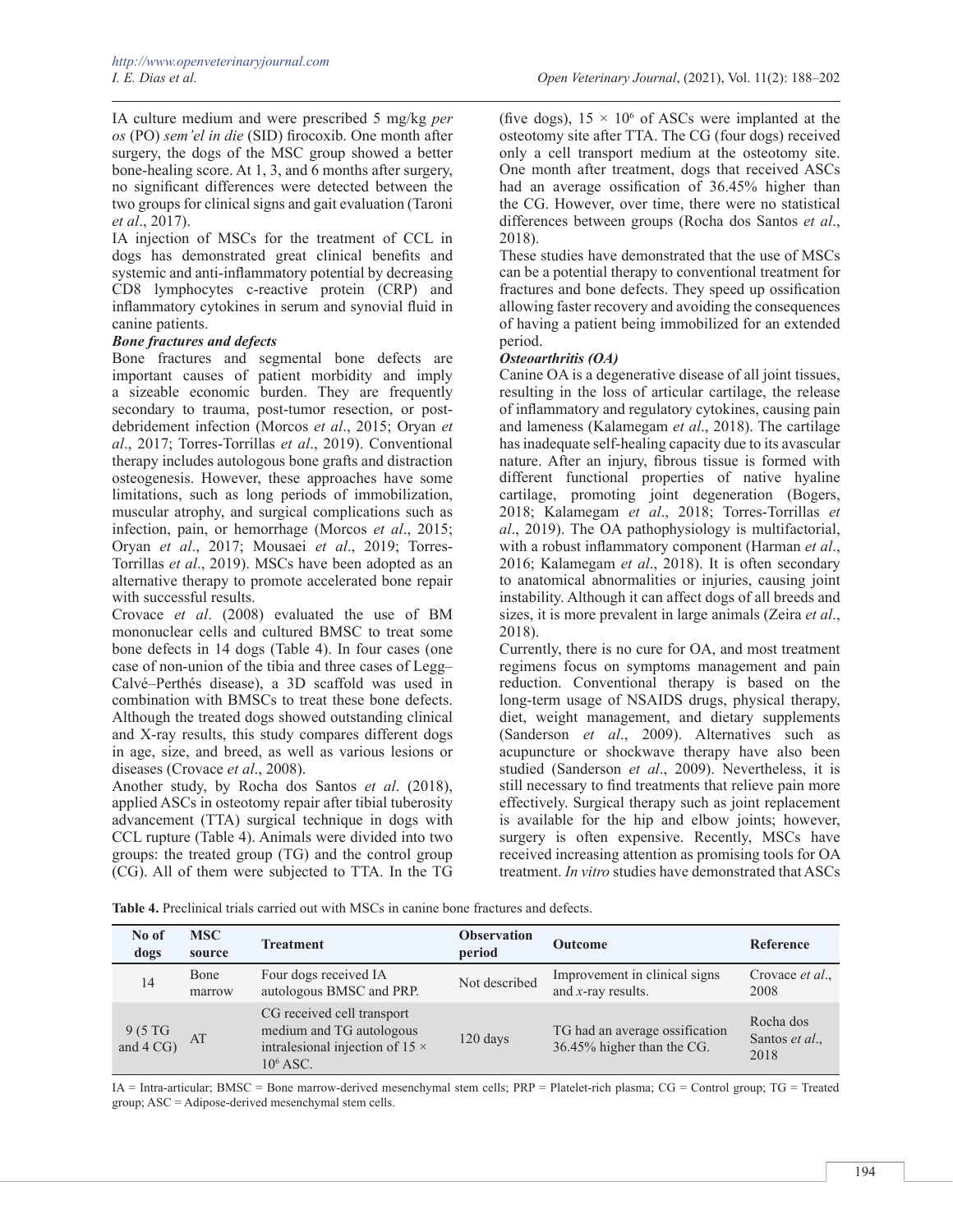can differentiate toward chondrocytes when they are cultured alone or in combination with growth factors (such as insulin-like growth factor (IGF-1 or TGF- $\beta$ ), making them interesting for OA therapy (Longobardi *et al*., 2006; Sun *et al*., 2018; Torres-Torrillas *et al*., 2019). *Elbow joint OA*

Several studies have demonstrated remarkable results with intra-articular administration of ASCs for the treatment of canine elbow OA, with improvements in lameness, pain, range of motion, functional disability, and owners' questionnaires (Black *et al*., 2008; Guercio *et al*., 2012; Kriston-pál *et al*., 2017), as described in Table 5. Some studies have associated stem cells treatment with PRP or hyaluronic acid, reaching similar good results. Kriston-Pál *et al*. (2017) have even demonstrated that in one of the dogs that underwent control arthroscopy, the cartilage had fully regenerated. Another study by Olsen *et al*. (2019) uses a different approach, choosing the IV route instead of the local administration (Table 5). This study included 13 dogs with elbow OA that received three IV injections ( $1-2 \times$ 106 cells/kg body weight) of allogeneic ASCs, 2 weeks apart. No acute adverse effects were observed, and a significant improvement in clinical signs and owner's perception was noted. However, synovial fluid OA biomarkers did not change after MSCs administration.<br>Despite subjective outcomes showing good Despite subjective outcomes showing good improvements, such as the dog's clinical signs, objective outcome measures did not confirm similar results, such as reducing the OA biomarkers measurement in synovial fluid. Larger sample sizes and CGs are needed to interpret these findings (Olsen *et al*., 2019).

Daems *et al*. (2019), unlike the previous studies, used xenogeneic peripheral blood-derived equine

chondrogenically induced MSCs (ciMSCs) for the treatment of six dogs with elbow OA (Table 5). After orthopedic examination, pressure plate analysis, radiographs, and general clinical examinations, a placebo control (0.9% saline solution) was intraarticularly administered to all dogs. After 6 weeks, all tests were repeated, and equine ciMSCs were administered to the same joints. The six dogs received cimicoxib (2 mg/kg PO once daily for 7 days) in both intra-articular administrations. After another 6 weeks, dogs returned for a final follow-up, with no severe adverse reactions during the study. Two adverse events were observed (vomiting and diarrhea), both in the same dog, one after placebo treatment and the other after ciMSCs treatment, probably due to the concomitant NSAID administration. Although there were no significant differences in the orthopedic examination, radiographs, synovial fluid sampling, and pressure plate analysis between MSCs treatment compared to placebo treatment, all dogs showed a reduction in lameness and pain after MSCs therapy, according to the owner's evaluation (Daems *et al*., 2019).

### *Stifle joint OA*

Similar to Daems *et al*.'s (2019) study, another study conducted by Tsai *et al*. (2014) reported the use of xenogeneic MSCs to treat canine OA with success (Table 6). They used porcine ASCs to treat stifle joints OA in three dogs. A total of  $5 \times 10^6$  ASCs were injected into each dog's diseased joint and orthopedic controls, owners' questionnaires, radiographs, and force-plate gait analysis were carried out. The authors reported no adverse effects of ASCs therapy. Two of the three dogs improved in the orthopedic evaluation. All dogs showed decreased pain and improvement in force-plate

**Table 5.** Preclinical trials carried out with MSCs in canine elbow OA.

| No of<br>dogs  | <b>MSC</b><br>source | <b>Treatment</b>                                                                                                 | <b>Observation</b><br>period | <b>Outcome</b>                                                                                              | Reference                     |
|----------------|----------------------|------------------------------------------------------------------------------------------------------------------|------------------------------|-------------------------------------------------------------------------------------------------------------|-------------------------------|
| 14             | AT                   | Between $3 \times 10^6$ and $5 \times 10^6$ IA<br>autologous ASCs.                                               | 180 days                     | Improvement in lameness, pain,<br>range of motion, functional<br>disability, and owners'<br>questionnaires. | Black <i>et al.</i> ,<br>2008 |
| $\overline{4}$ | AT                   | Between $3 \times 10^6$ and $5 \times 10^6$ IA<br>autologous ASCs in combination<br>with PRP or hyaluronic acid. | 1 month                      | Improvement in lameness, pain,<br>functional disability, and owner-<br>assessed outcomes.                   | Guercio et al.,<br>2012       |
| 30             | AT                   | $12 \times 10^6 \pm 3.2 \times 10^6$ IA allogeneic<br>ASCs/injection suspended in<br>0.5% hyaluronic acid.       | 1 year                       | All dogs showed a decrease in<br>lameness.                                                                  | Kriston-Pál et<br>al., 2017   |
| 13             | AT                   | 3 injections of $1-2 \times 10^6$ IV<br>allogeneic ASCs/kg with 2 weeks<br>apart.                                | 6 months                     | Improvement in clinical signs.<br>However, OA biomarkers in<br>synovial fluid did not change.               | Olsen <i>et al.</i> ,<br>2019 |
| 6              | Peripheral<br>blood  | $1 \times 10^6$ IA xenogeneic ciMSCs<br>and 2mg/kg cimicoxib PO for 7<br>days.                                   | 12 weeks                     | Owners reported a decrease in<br>lameness and pain.                                                         | Daems et al.,<br>2019         |

IA = Intra-articular; ASC = Adipose-derived mesenchymal stem cells; PRP = Platelet-rich plasma; IV = Intravenous; OA = Osteoarthritis; ciMSCs = Chondrogenic-induced mesenchymal stem cells; PO = *Per os* (in Latin, orally).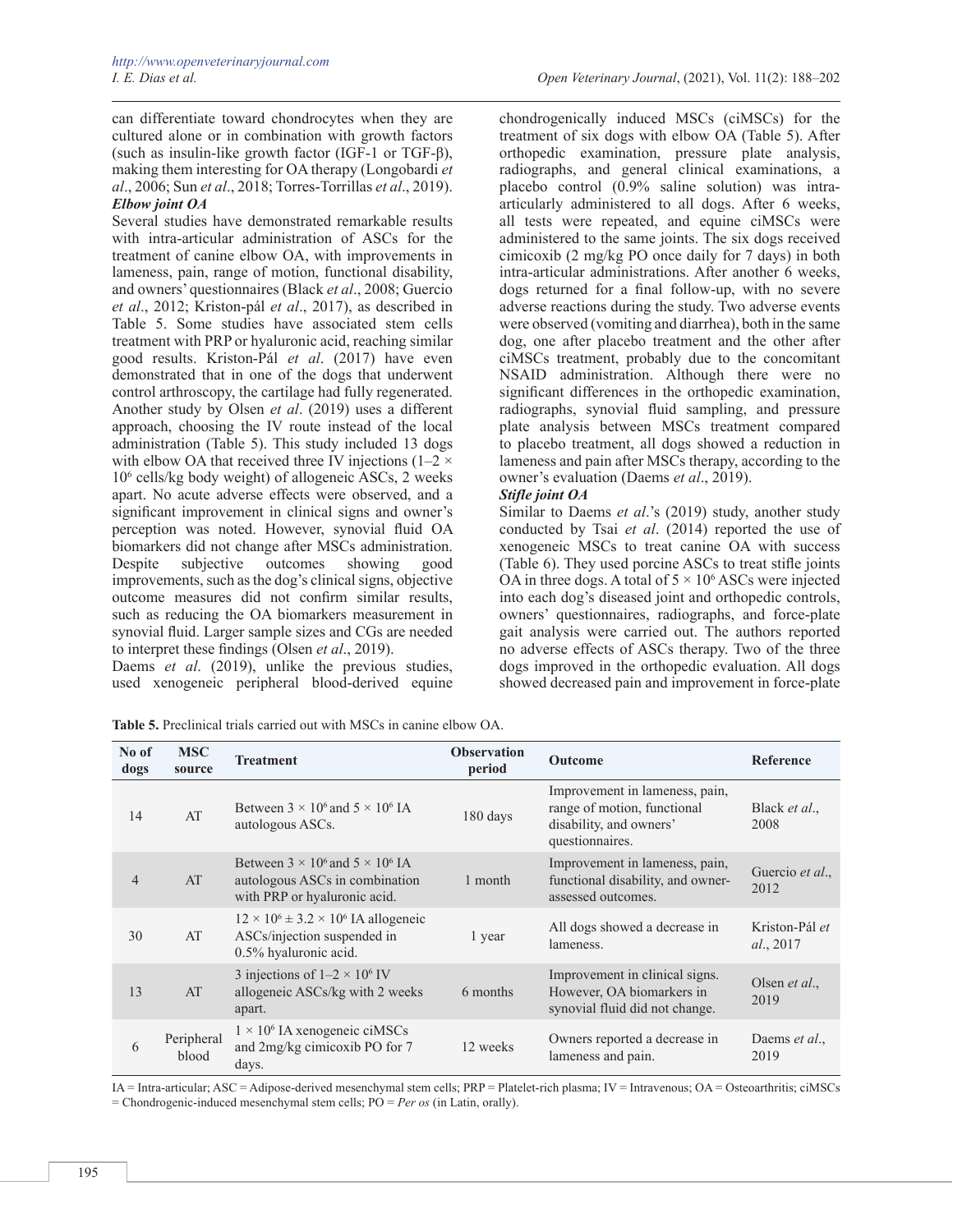| No of<br>dogs | <b>MSC</b><br>source | <b>Treatment</b>                               | <b>Observation</b><br>period | <b>Outcome</b>                                                                             | Reference            |
|---------------|----------------------|------------------------------------------------|------------------------------|--------------------------------------------------------------------------------------------|----------------------|
|               | AT                   | $5 \times 10^6$ IA xenogeneic<br>porcine ASCs. | 12 weeks                     | Improvement in orthopedic evaluation, owners'<br>questionnaires, and force-plate analysis. | Tsai et al.,<br>2014 |

**Table 6.** Preclinical trials carried out with MSCs in canine stifle OA.

IV = Intravenous; ASC = Adipose-derived mesenchymal stem cells.

| Table 7. Preclinical trials carried out with MSCs in canine hip OA. |  |  |  |  |
|---------------------------------------------------------------------|--|--|--|--|
|---------------------------------------------------------------------|--|--|--|--|

| No of<br>dogs        | <b>MSC</b><br>source | <b>Treatment</b>                                                                                        | <b>Observation</b><br>period | Outcome                                                                                                                 | Reference                     |
|----------------------|----------------------|---------------------------------------------------------------------------------------------------------|------------------------------|-------------------------------------------------------------------------------------------------------------------------|-------------------------------|
| 21                   | AT                   | $4.2 - 5 \times 10^6$ JA ASCs.                                                                          | 90 days                      | TG improved lameness, pain,<br>and range of motion, compared<br>with CG.                                                | Black et al.,<br>2007         |
| 9                    | AT                   | Four dogs received autologous<br>stromal vascular fraction and five<br>dogs ASCs in acupuncture points. | 30 days                      | All dogs showed improvement<br>in range of motion, lameness<br>and pain on manipulation,<br>except 1 dog of ASCs group. | Marx et al.<br>2014           |
| 39                   | AT                   | 19 received autologous IA<br>ASCs injection and 20 received<br>autologous IA PRP injection.             | 6 months                     | ASCs group obtained better<br>results.                                                                                  | Cuervo et al.,<br>2014        |
| 13 (8 TG<br>and 5 CG | AT                   | CG received placebo and TG<br>autologous IA injection of ASC<br>with PRGF.                              | 180 days                     | TG demonstrated better results<br>than CG and improved beyond<br>6 months.                                              | Vilar et al.,<br>2013         |
| 9 (4 TG<br>and 5 CG) | AT                   | CG received placebo and TG<br>autologous IA injection of ASC.                                           | 180 days                     | TG improved during the first<br>month, although this effect<br>decreased between 1 and 3<br>months.                     | Vilar <i>et al.</i> ,<br>2014 |
| 15 (10TG<br>and 5CG  | AT                   | CG received placebo and TG<br>autologous IA injection of ASC.                                           | 180 days                     | TG improved limb function, but<br>the duration of the improvement<br>was inferior to 6 months.                          | Vilar et al.,<br>2016         |

IA = Intra-articular; ASC = Adipose-derived mesenchymal stem cells; TG = Treated group; CG = Control group; PRP = Platelet-rich plasma.

analysis. However, they found no radiographic changes before and after treatment (Tsai *et al*., 2014).

# *Hip joint OA*

Regarding the OA of the hip joint, Black *et al*. (2007) conducted a study on 21 dogs with chronic hip OA (for at least more than 6 months), as described in Table 7. Dogs treated with intra-articular autologous ASCs had significantly improved scores for lameness, pain, and range of motion when compared with the CG (Black *et al*., 2007).

Marx *et al*. (2014) used a totally different administration route than the previous studies, combining acupuncture with stem cells therapy (Table 7). This study evaluated the effect of autologous stromal vascular fraction, and allogeneic ASCs injected into acupuncture points in dogs with hip dysplasia. After 30 days of treatment, all dogs showed improvement in range of motion, lameness, and pain on manipulation, except one dog of the ASC group (Marx *et al*., 2014).

Another study by Cuervo *et al*. (2014) compared the efficacy of autologous ASCs versus PRGF as a treatment for hip OA (Table 7). This study included 39

dogs with hip OA, divided into two groups: 19 dogs received an intra-articular injection of ASCs and 12 dogs received an intra-articular injection of PRGF. The results showed that ASCs and PRGF are a safe and effective therapeutic option, as they significantly reduced the dogs' pain and improved physical function at 1, 3, and 6 months post-treatment. The ASCs group obtained better results at 6 months post-treatment. In all cases, owners reported positive results to therapy (Cuervo *et al*., 2014).

The majority of the studies used subjective methods to evaluate therapy improvement, such as lameness, pain, and range of motion scores, and owners' questionnaires. Three studies have used a much more objective method with gait analysis using a force platform to demonstrate the efficacy of a single IA injection of ASCs (Table 7). In the first study, Vilar *et al*. (2013) showed how the effect of the association of ASCs with PRGF was prolonged beyond 6 months. On the contrary, in the second study, Vilar *et al*. (2014) showed that dogs treated with ASCs alone seemed to improve during the first month after treatment with reductions in pain and lameness.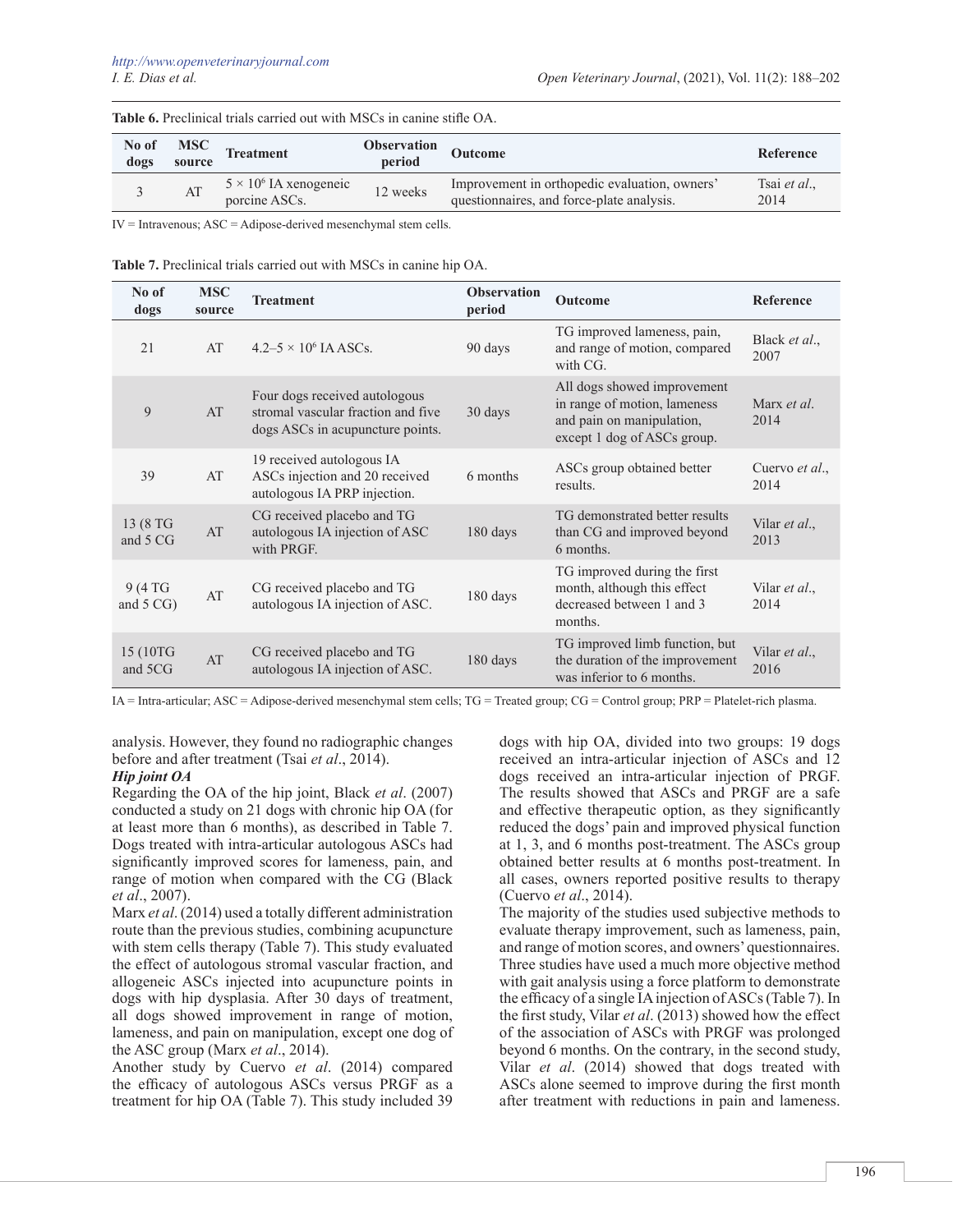However, this effect decreased progressively between 1 and 3 months (Vilar *et al*., 2014). In 2016, these authors compared pain scales with the use of a force platform with the same animals during 6 months after ASCs therapy. They realized that using pain assessment scales to measure lameness associated with OA did not show great accuracy and agreement compared to the quantitative force platform gait analysis (Vilar *et al*., 2016).

### *Multiple joint OA*

Some studies have been published regarding the treatment with ASCs in canine OA of multiple joints: elbow, stifle, hip, or shoulder (Table 8). These studies have proved the effectiveness and safety of ASCs intraarticular injection in canine OA (Harman *et al*., 2016; Srzentić Dražilov *et al*., 2018).

Shah *et al*. (2018) used allogeneic ASCs in 203 dogs diagnosed with OA and other joint defects (Table 8). These dogs were divided into three groups: 128 dogs received IA injections of allogeneic ASCs, 65 dogs received IV injections of allogeneic ASCs, and ten dogs received intra-articular and IV injections of allogeneic ASCs. In the first group (128 dogs), 114 dogs were reported to have good to excellent improvement. In the second group (65 dogs), 25 dogs showed remarkable improvement and 25 of the animals good improvement. In the third group (ten dogs), due to the small sample size, statistical analysis could not be carried out. However, nine of the ten dogs were reported to have either good or excellent improvement. Of the 203 dogs, only one showed worsening of the symptoms at the end of the 10-week study. This study supports the safety and efficacy of allogeneic ASCs, with promising results using the intra-articular route of administration (Shah *et al*., 2018).

Cabon *et al*. (2019) studied the use of allogeneic neonatal MSCs for the treatment of 22 dogs with OA in

one or more joints (Table 8). All dogs discontinued antiinflammatory therapy at least 1 week before treatment. Every dog received an intra-articular injection of at least  $10 \times 10^6$  viable neonatal MSCs (obtained from fetal attachments). Clinical evaluation showed significant improvements up to 6 months after MSCs administration. Eight dogs were re-injected 6 months after the first injection, offering clinical benefits for up to 1 year. The owners' evaluation was obtained up to 2 years after treatment, with 75% reporting satisfactory results. This study also measured the humoral response against cellular therapy by flow cytometric cross-match analysis. The absence of alloantibodies after one or two IA injections of neonatal allogeneic MSC suggests that this therapeutic approach is well tolerated and can be repeated if necessary (Cabon *et al*., 2019).

### **Discussion**

The aim of this review was to provide a clinical overview of the therapeutic potential of MSCs for orthopedic diseases in dogs. A total of 25 studies published in the last 15 years were reviewed, with applications for musculoskeletal systems: muscle, ligament, tendon, and bone, to evaluate these therapies in the veterinary orthopedic field. All studies have shown positive results when using MSCs therapy. However, MSCs bone-healing capacity did not reveal such promising outcomes in the long term (Rocha dos Santos *et al*., 2018). MSCs immunomodulatory properties, anti-inflammatory potential, and the ability to differentiate toward adipocytes, osteocytes, and chondrocytes make them a unique cell type capable of repairing injured tissues. These cells are a safer alternative to embryonic or induced pluripotent stem cells, which can present a risk of tumorigenesis if complete reprogramming is not achieved (Gibson *et al*., 2017). Nevertheless, there are still concerns about

| No of dogs                         | <b>MSC</b><br>source | <b>Treatment</b>                                                                                           | <b>Observation</b><br>period          | <b>Outcome</b>                                                                                                                  | <b>Reference</b>                     |
|------------------------------------|----------------------|------------------------------------------------------------------------------------------------------------|---------------------------------------|---------------------------------------------------------------------------------------------------------------------------------|--------------------------------------|
| 74 (38 TG<br>and $36 \text{ CG}$ ) | AT                   | CG received placebo and<br>TG, an IA injection of $12 \times$<br>$106$ allogeneic ASC.                     | 60 days                               | TG improved in all evaluation scores,<br>compared to the CG.                                                                    | Harman et<br>al., 2016               |
| 10                                 | AT                   | All dogs received IA<br>injection of autologous<br>ASC <sub>s</sub> .                                      | 90 days to 4<br>years in five<br>dogs | Significant improvement in all<br>evaluation scores.                                                                            | Srzentić<br>Drazilov et<br>al., 2018 |
| 203                                | AT                   | 128 dogs received IA<br>injection, 65 IV injections,<br>and 10 IA and IV injections<br>of allogeneic ASCs. | 10 weeks                              | The majority had good to excellent<br>improvements, with better results with<br>the IA route of administration.                 | Shah et al.,<br>2018                 |
| 22                                 | Fetal<br>adnexa      | One or two IA injections of<br>at least $10 \times 10^6$ allogeneic<br>neonatal MSCs                       | 2 years                               | Improvement in veterinary and<br>clinical evaluation. 75% of owners<br>reported satisfactory results 2 years<br>post-treatment. | Cabon et al.,<br>2019                |

**Table 8.** Preclinical trials carried out with MSCs in canine multiple joints OA.

TG = Treated group; CG = Control group; IA = Intra-articular; ASC = Adipose-derived mesenchymal stem cells; IV = Intravenous.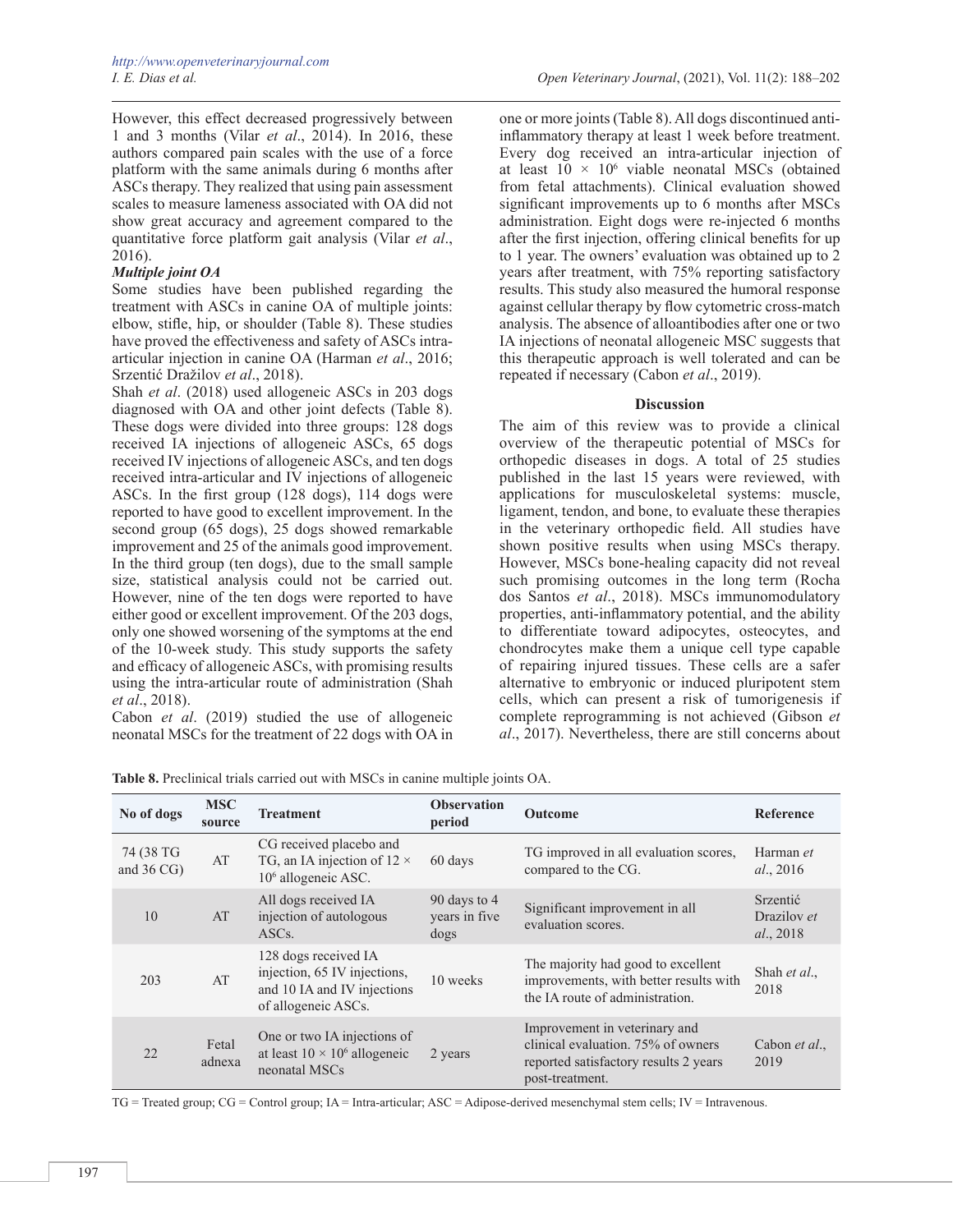the source of cells, administration route, and additional therapy, such as PRP or PRGF.

Regarding MSCs source, the most commonly used in veterinary medicine are AT and BM. None of these studies has demonstrated the superiority of one cell source over another. However, stem cells derived from AT were the most used by the authors, probably due to their easier extraction, namely in elective ovariohysterectomy. MSCs therapy can be autologous/ allogeneic or xenogeneic depending on whether stem cells are obtained, respectively, from the same animal, same species donor or from different species. Two studies regarding canine OA treatment have used xenogeneic MSCs from porcine or horses, reporting excellent results with no severe adverse effects in none of the dogs (Tsai *et al*., 2014; Daems *et al*., 2019).

Regarding the routes of administration, the one that is preferentially selected is the injection of MSCs directly at the injury site. Experimental studies support the greater effectiveness of the intralesional route of administration when comparing to others. Intra-articular injection of ASCs is the most commonly reported route to deliver cells into the damaged cartilage; however, in most cases, it requires anesthesia or sedation, and synovial fluid from arthritic joints is reported to be cytotoxic to cultured MSCs (Kiefer *et al*., 2015). Therefore, new protocols with the intravenous route have been developed. The intravenous administration of MSCs promotes a better interaction with the immune system, which may lead to systemic anti-inflammatory effects and reduce pain at multiple sites. However, despite the attraction of MSCs to the injured areas by the intravenous route, its effectiveness was reported to be low in some studies (Eggenhofer *et al*., 2014; De Becker and Van Riet, 2016). Shah *et al*. (2018) compared ASC therapy by different administration routes in dogs with OA. They realized that the intra-articular way had better improvements than the intravenous one. Olsen *et al*. (2019) studied the effect of ASCs by intravenous route in dogs with OA. Despite the improvement in clinical outcome, subjective outcome measures (such as OA biomarkers in synovial fluid) did not confirm similar progress. These results reveal the need for larger samples sizes and CGs to interpret the outcomes and more research before intravenous MSCs becomes a therapeutic option for dogs with OA. It is necessary to increase our knowledge of the MSC migration process to improve it.

According to previous studies, it has been reported that treatment with ASC or BMSC in combination with PRP or PRGF improves clinical signs, reducing lameness and providing notable recovery of previous limited sports activities (Cuervo *et al*., 2014). The effect of PRP is due to the behavior of the platelet concentrate, acting as a scaffold which, through the release of growth factors (such as TGF-β, fibroblast growth factor and IGF-1), promotes the stimulation of chondrogenesis, increases hyaluronic acid production, promotes angiogenesis, and

differentiation of the existing cells in the treated area (Cuervo *et al*., 2014; Upchurch *et al*., 2016). The PRGF is considered a better choice by some authors due to the optimal concentration of platelets and absence of white blood cells (Nishiyama *et al*., 2016). Cuervo *et al*. (2014) demonstrated that a single IA injection of ASCs is significantly more effective than one IA injection of PRGF. Therapy with PRGF alone showed similar improvements as ASC in the first month post-treatment. However, better results were observed in the long term in patients with ASCs. Other studies had great results in the combination therapy: MSCs with PRP or PRGF (Cuervo *et al*., 2014; Canapp *et al*., 2016c; Mcdougall *et al*., 2018).

MSCs therapy with specific concomitant medication proved detrimental to treatment, particularly with NSAIDs, generally used for these conditions. Shah *et al*. (2018) studied allogeneic ASC therapy in dogs with OA, reporting only one case that did not respond to the treatment and had shown worsening of the condition. This dog was the only one receiving NSAIDs therapy at the same time as MSCs therapy.

Most studies did not include immunohistochemistry, immunofluorescence, and histopathology to confirm that MSCs have differentiated and/or incorporated into the injured tissues. Further studies will be needed to definitely prove stem cell differentiation and engraftment. However, their initial cell-to-cell contact and cytokine release effect seems to be the most significant therapeutic impact of these cells.

### **Conclusion**

MSCs have been shown to have an excellent potential for orthopedic therapy in dogs, especially for OA, where all studies presented promising results. This therapy has shown no evident adverse effects, even with its allogeneic administration, making them a safe and promising therapeutic option.

The main obstacles to this therapy are the inconsistency of protocols applied to date, the small samples used for clinical trials, patient variability, and the follow-up time of cases after therapy. Besides, it should be noted that cell therapies in veterinary patients are not strictly supervised by regulatory agencies in most countries. There is an urgent need for health agencies, national and across borders, such as European Medicines Agency (EMA), to define and regulate the standardization and criteria for the safe and efficient application of these therapeutic approaches.

Future trials should have more homogeneous and larger samples, predefined standardized stem cell protocols for treatment groups, presence of CGs, and continue data collection for more extended periods (more than 6 months) for appropriate long-term conclusions. Currently, therapy based on MSCs requires, more than ever before, a thorough analysis and consideration in the hope of overcoming its limitation in upcoming trials.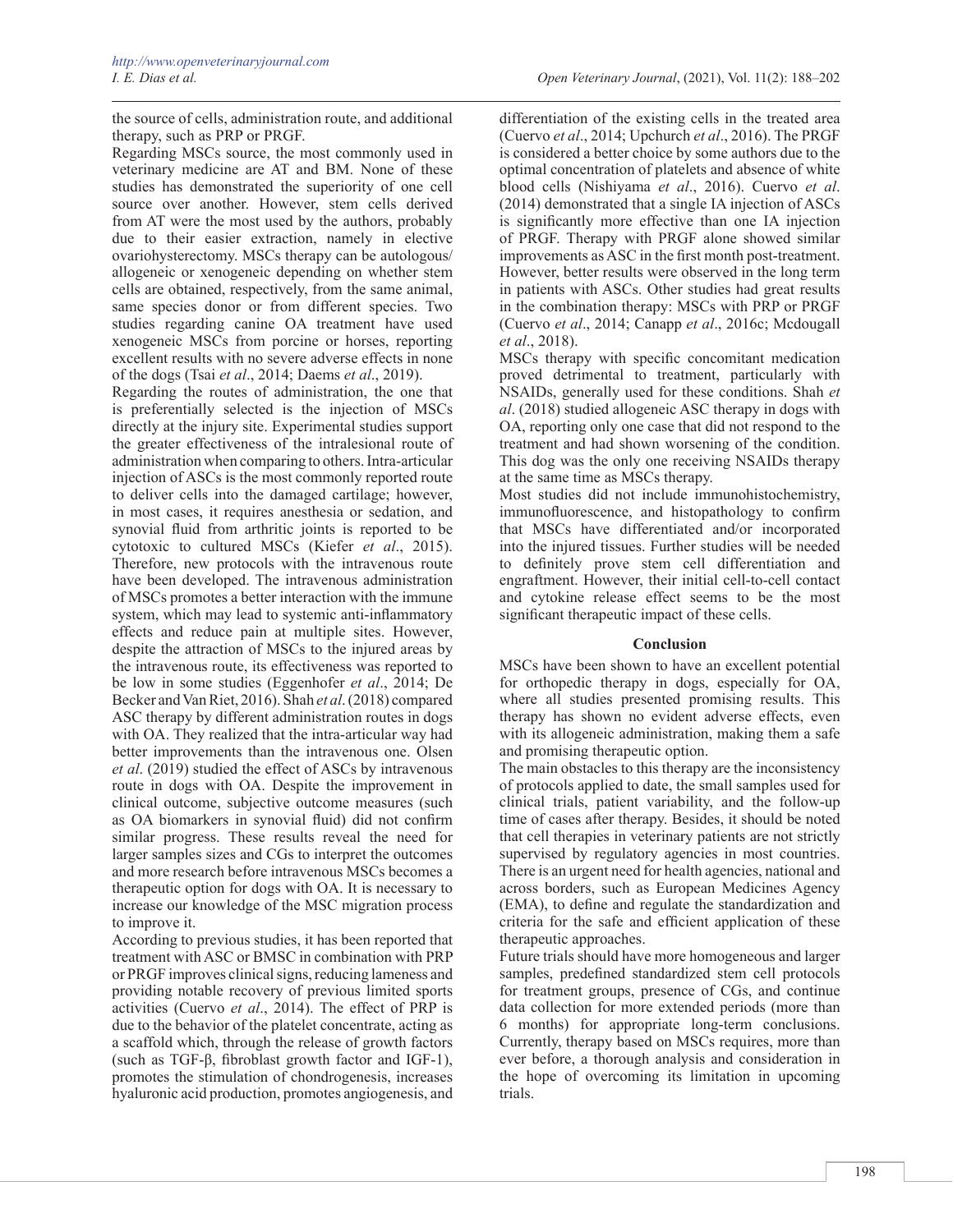## **Acknowledgments**

This research was funded by National Funds by FCT (Portuguese Foundation for Science and Technology) under the project UIDB/AGR/04033/2020.

### *Conflict of interest*

P.P.C. declares to be the founder and CEO of Vetherapy, a biotech company focused on regenerative products. P.P.C. also declares that his company had no influence or involvement with any of the results in analysis in this study. The remaining authors declare that they have no competing interests.

### *Authors' contribution*

IED, DFC, and PPC were responsible for the bibliographic research and redaction of the manuscript; CSS, LCB, CAV, and IRD were responsible for the tables, clinical data analysis, and critical review of the manuscript; IED was responsible for the adaption of the tables and text; PPC and IRD were responsible for the overall supervision and critical review of the manuscript.

### **References**

- Alves, E.G.L., Serakides, R., Boeloni, J.N., Rosado, I.R., Ocarino, N.M., Oliveira, H.P., Goés, A. and Rezende, C. 2014. Comparison of the osteogenic potential of mesenchymal stem cells from the bone marrow and adipose tissue of young dogs. BMC Vet. Res. 10(1), 1–9.
- Arnhold, S., Elashry, M.I., Klymiuk, M.C. and Wenisch, S. 2019. Biological macromolecules and mesenchymal stem cells: basic research for regenerative therapies in veterinary medicine. Int. J. Biol. Macromol. 123, 889–899.
- Ayala-cuellar, A.P., Kang, J., Jeung, E. and Choi, K. 2019. Roles of mesenchymal stem cells in tissue regeneration and immunomodulation. Biomol. Ther. 27(1), 25–33.
- Black, L.L., Gaynor, J., Adams, C., Dhupa, S., Sams, A., Taylor, R., Harman, S., Gingerich, D.A. and Harman, R. 2008. Effect of intraarticular injection of autologous adipose-derived mesenchymal stem and regenerative cells on clinical signs of chronic osteoarthritis of the elbow joint in dogs. Vet. Ther. 9(3), 192–200.
- Black, L.L., Gaynor, J., Gahring, D., Adams, C., Aron, D., Harman, S., Gingerich, D.A. and Harman, R. 2007. Effect of adipose-derived mesenchymal stem and regenerative cells on lameness in dogs with chronic osteoarthritis of the coxofemoral joints: a randomized, double-blinded, multicenter, controlled trial. Vet. Ther. 8(4), 272–284.
- Bogers, S.H. 2018. Cell-based therapies for joint disease in veterinary medicine: what we have learned and what we need to know. Front. Vet. Sci. 5, 1–17.
- Brown, S.G., Harman, R.J. and Black, L.L. 2012. Adipose-derived stem cell therapy for severe muscle tears in working German shepherds: two case reports. Stem Cell Discov. 2(2), 41–44.
- Cabon, Q., Febre, M., Gomez, N., Cachon, T., Pillard, P., Carozzo, C., Saulnier, N., Robert, C., Livet, V., Rakic, R., Plantier, N., Saas, P., Maddens, S. and Viguier, E. 2019. Long-term safety and efficacy of single or repeated intra-articular injection of allogeneic neonatal mesenchymal stromal cells for managing pain and lameness in moderate to severe canine osteoarthritis without anti-inflammatory pharmacological support: Pi. Front. Vet. Sci. 6,  $\overline{1}$ –14.
- Canapp, S.O., Canapp, D.A., Carr, B.J., Cox, C. and Barrett, J.G. 2016b. Supraspinatus tendinopathy in 327 dogs : a retrospective study. Vet. Evid. 1(3), 1–14.
- Canapp, S.O., Canapp, D.A., Ibrahim, V., Carr, B.J., Cox, C. and Barrett, J.G. 2016a. The use of adiposederived progenitor cells and platelet-rich plasma combination for the treatment of supraspinatus tendinopathy in 55 dogs: a retrospective study. Front. Vet. Sci. 3, 1–11.
- Canapp, S.O., Leasure, C.S., Cox, C., Ibrahim, V. and Carr, B.J. 2016c. Partial cranial cruciate ligament tears treated with stem cell and platelet-rich plasma combination therapy in 36 dogs: a retrospective study. Front. Vet. Sci. 3, 1–9.
- Carr, B.J. and Canapp, S.O. 2016. Regenerative medicine for soft tissue injury and osteoarthritis. Today's Vet. Paract. 53, 53–60.
- Carvalho, P.P., Hamel, K.M., Duarte, R., King, A.G., Haque, M., Dietrich, M.A., Wu, X., Shah, F., Burk, D., Reis, R.L., Rood, J., Zhang, P., Lopez, M., Gimble, J.M. and Dasa, V. 2012. Comparison of infrapatellar and subcutaneous adipose tissue stromal vascular fraction and stromal/stem cells in osteoarthritic subjects. J. Tissue Eng. Regen. Med. 1, 1–6.
- Chow, L., Johnson, V., Coy, J., Regan, D. and Dow, S. 2017. Mechanisms of immune suppression utilized by canine adipose and bone marrow-derived mesenchymal stem cells. Stem Cells Dev. 26(5), 374–389.
- Crovace, A., Favia, A., Lacitignola, L., Di Comite, M.S., Staffieri, F. and Francioso, E. 2008. Use of autologous bone marrow mononuclear cells and cultured bone marrow stromal cells in dogs with orthopaedic lesions. Vet. Res. Commun. 32(1), 39–44.
- Cuervo, B., Rubio, M., Sopena, J., Carrillo, J.M., Cugat, R., Dominguez, J.M., Vilar, J., Morales, M., Cugat, R. and Carrillo, J.M. 2014. Hip osteoarthritis in dogs: a randomized study using mesenchymal stem cells from adipose tissue and plasma rich in growth factors. Int. J. Mol. Sci. 15(8), 13437–13460.
- Daems, R., Hecke, L., Van Schwarzkopf, I, Depuydt, E., Broeckx, S.Y., David, M., Beerts, C., Vandekerckhove, P. and Spaas, J.H. 2019. A feasibility study on the use of equine chondrogenic induced mesenchymal stem cells as a treatment for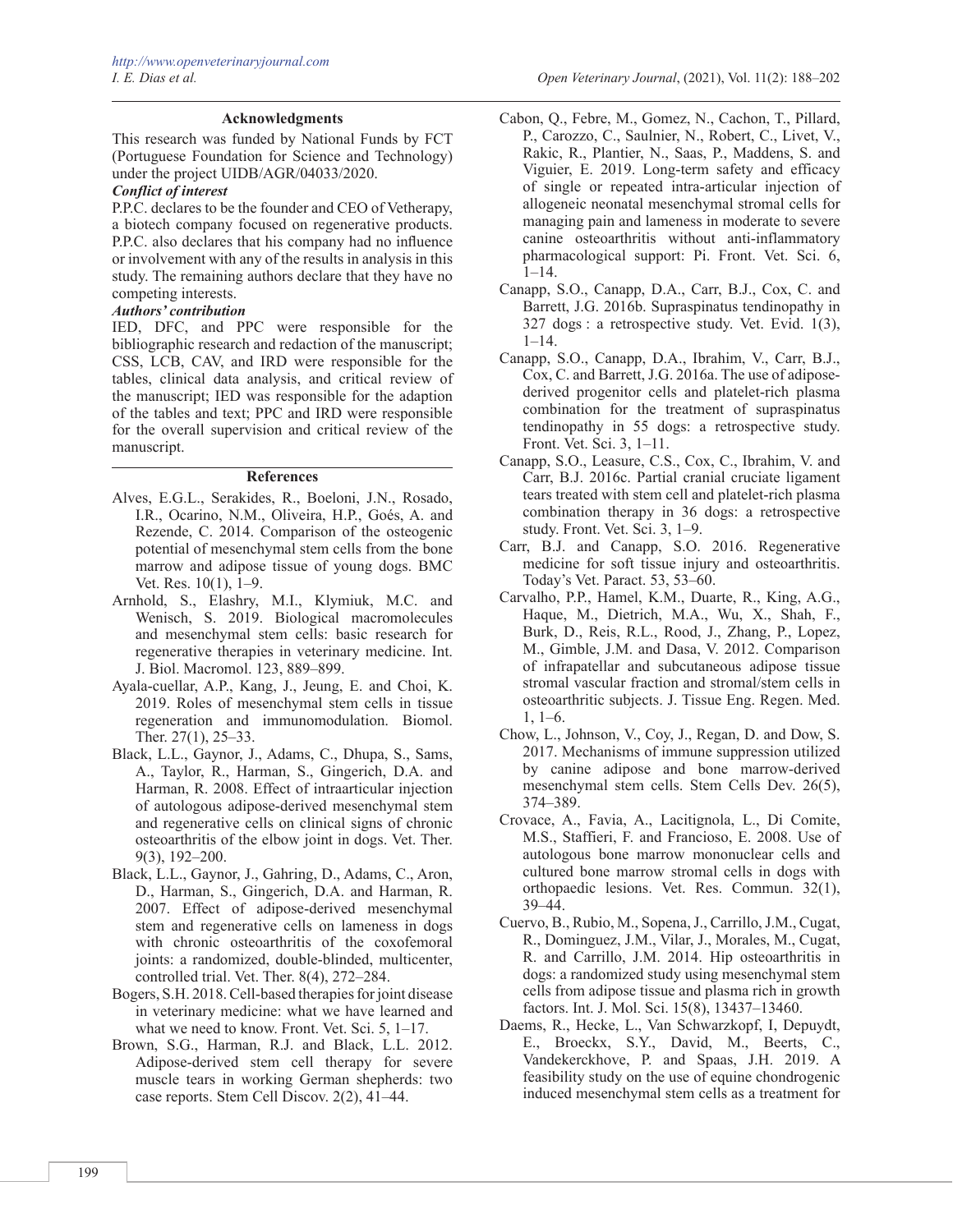natural occurring osteoarthritis in dogs. Stem Cells Int. 6, 1–11.

- De Becker, A. and Van Riet, I. 2016. Homing and migration of mesenchymal stromal cells: how to improve the efficacy of cell therapy? World J. Stem Cells 8(3), 73–87.
- De Witte, S.F.H., Franquesa, M., Baan, C.C. and Hoogduijn, M.J. 2016. Toward development of imesenchymal stem cells for immunomodulatory therapy. Front. Immunol. 6, 1–9.
- Dias, I.E., Pinto, P.O., Barros, L.C., Viegas, C.A., Dias, I.R. and Carvalho, P.P. 2019. Mesenchymal stem cells therapy in companion animals: useful for immune-mediated diseases? BMC Vet. Res. 15,  $1 - 14$ .
- Dominici, M., Le Blanc, K., Mueller, I., Slaper-Cortenbach, I., Marini, F., Krause, D., Deans, R., Keating, A., Prockop, D. and Horwitz, E. 2006. Minimal criteria for defining multipotent cells. International Society for Cellular Therapy position statement. Cytotherapy 8(4), 315–317.
- Eggenhofer, E., Luk, F., Dahlke, M.H. and Hoogduijn, M.J. 2014. The life and fate of mesenchymal stem cells. Front. Immunol. 5, 1–6.
- Ferreira, A.J.A., Bom, R.M. and Tavares, S.O. 2019. Tibial tuberosity advancement technique in small breed dogs: study of 30 consecutive dogs (35 stifles). J. Small Anim. Pract. 60(5), 305–312.
- Fitzpatrick, N., Johnson, J., Hayashi, K., Girling, S. and Yeadon, R. 2010. Tibial plateau leveling and medial opening crescentic osteotomy for treatment of cranial cruciate ligament rupture in dogs with tibia vara. Vet. Surg. 39(4), 444–453.
- Forcales, S.V. 2015. Potential of adipose-derived stem cells in muscular regenerative therapies. Front. Aging Neurosci. 7, 1–12.
- Freitag, J., Bates, D., Boyd, R., Shah, K., Barnard, A., Huguenin, L. and Tenen, A. 2016 Mesenchymal stem cell therapy in the treatment of osteoarthritis: reparative pathways, safety and efficacy - a review. BMC Musculoskelet. Disord. 17(1), 1–13.
- Friedenstein, A., Petrakova, K., Kurolesova, A. and Frovola, G. 1968. Heterotopic transplants of bone marrow. Transplantation 6(2), 230–247.
- Gibson, M.A., Brown, S.G. and Brown, N.O. 2017. Semitendinosus myopathy and treatment with adipose-derived stem cells in working German shepherd police dogs. Can. Vet. J. 58(4), 241–246.
- Gonçalves, N.N., Ambrósio, C.E. and Piedrahita, J.A. 2014. Stem cells and regenerative medicine in domestic and companion animals: a multispecies perspective. Reprod. Domest. Anim. 49(4), 2–10.
- Guercio, A., Di Marco, P., Casella, S., Cannella, V., Russotto, L., Purpari, G., Bella, S. and Piccione, G. 2012. Production of canine mesenchymal stem cells from adipose tissue and their application in

dogs with chronic osteoarthritis of the humeroradial joints. Cell Biol. Int. 36(2), 189–194.

- Harman, R., Carlson, K., Gaynor, J., Gustafson, S., Dhupa, S., Clement, K., Hoelzler, M., McCarthy, T., Schwartz, P. and Adams, C. 2016. A prospective, randomized, masked, and placebo-controlled efficacy study of intraarticular allogeneic adipose stem cells for the treatment of osteoarthritis in dogs. Front. Vet. Sci. 3, 1–10.
- Hoffman, A. and Dow, S. 2016. Concise review: stem cell trials using companion animal disease models. Stem Cells 34, 1709–1729.
- Jiménez, A. and Guerrero, F. 2017. Células madre mesenquimales como nueva terapia en dermatología: conceptos básicos. Rev. Clín. Dermatol. Vet. 9, 8–18.
- Kalamegam, G., Memic, A., Budd, E., Abbas, M. and Mobasheri, A. 2018. A comprehensive review of stem cells for cartilage regeneration in osteoarthritis. Adv. Exp. Med. Biol. 1089, 23–36.
- Kang, B.J., Ryu, H.H., Park, S.S., Koyama, Y., Kikuchi, M., Woo, H.M., Kim, W.H. and Kweon, O.K. 2012. Comparing the osteogenic potential of canine mesenchymal stem cells derived from adipose tissues, bone marrow, umbilical cord blood, and Wharton's jelly for treating bone defects. J. Vet. Sci. 13(3), 299–310.
- Kern, S., Eichler, H., Stoeve, J., Klüter, H. and Bieback, K. 2006. Comparative analysis of mesenchymal stem cells from bone marrow, umbilical cord blood, or adipose tissue. Stem Cells 24(5), 1294–1301.
- Kiefer, K.M., O'Brien, T.D., Pluhar, E.G. and Conzemius, M. 2015. Canine adipose-derived stromal cell viability following exposure to synovial fluid from osteoarthritic joints. Vet. Rec. Open 2(1), 1–7.
- Kim, N. and Cho, S.G. 2015. New strategies for overcoming limitations of mesenchymal stem cellbased immune modulation. Int. J. Stem Cells 8(1), 54–68.
- Klingemann, H., Matzilevich, D. and Marchand, J. 2008. Mesenchymal stem cells - sources and clinical applications. Transfus. Med. Hemotherapy 35(4), 272–277.
- Kolf, C.M., Cho, E. and Tuan, R.S. 2007. Mesenchymal stromal cells. Biology of adult mesenchymal stem cells: regulation of niche, self-renewal and differentiation. Arthritis Res. Ther. 9(1), 1–10.
- Kriston-pál, É., Czibula, Á., Gyuris, Z., Balka, G., Seregi, A. and Sükösd, F. 2017. Characterization and therapeutic application of canine adipose mesenchymal stem cells to treat elbow osteoarthritis. Can. J. Vet. Res. 81, 73–78.
- Lafuente, P.M., Fransson, B.A., Lincoln, J.D., Martinez, S.A., Gavin, P.R., Lahmers, K.K. and Gay, J.M. 2009. Surgical treatment of mineralized and nonmineralized supraspinatus tendinopathy in twenty-four dogs. Vet. Surg. 38, 380–387.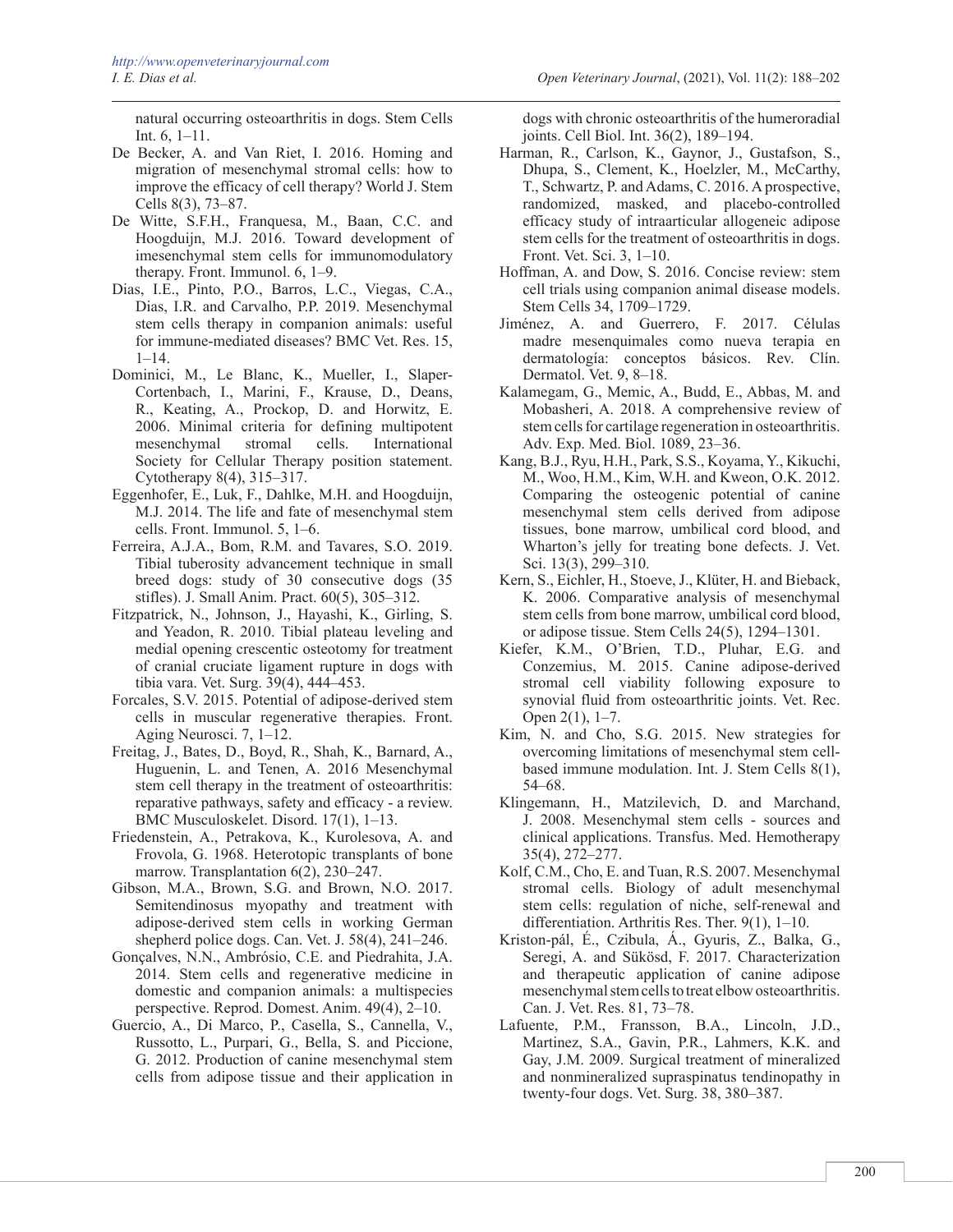- Laitinen, O.M. and Flo, G.L. 2000. Mineralization of the supraspinatus tendon in dogs: a long-term follow-up. J. Am. Anim. Hosp. Assoc. 36(3), 262– 267.
- Lee, E., Kim, A., Lee, E., Park, J., Lee, M., Hwang, M., Kim, C., Kim, S. and Jeong, K. 2015. Therapeutic effects of mouse adipose-derived stem cells and losartan in the skeletal muscle of injured Mdx mice. Cell Transplant. 24, 939–953.
- Longobardi, L., O'Rear, L., Aakula, S., Johnstone, B., Shimer, K., Chytil, A., Horton, W.A., Moses, H.L. and Spagnoli, A. 2006. Effect of IGF-I in the chondrogenesis of bone marrow mesenchymal stem cells in the presence or absence of TGF-β signaling. J. Bone Miner. Res. 21(4), 626–636.
- Maggini, J., Mirkin, G., Bognanni, I., Holmberg, J., Piazzón, I.M., Nepomnaschy, I., Costa, H., Cañones, C., Raiden, S., Vermeulen, M. and Geffner, J.R. 2010. Mouse bone marrow-derived mesenchymal stromal cells turn activated macrophages into a regulatory-like profile. PLoS One. 5(2), 1–13.
- Marx, C., Silveira, M.D., Selbach, I., Silva, A.S., Braga, L.M., Camassola, M. and Nardi, N.B. 2014. Acupoint injection of autologous stromal vascular fraction and allogeneic adipose-derived stem cells to treat hip dysplasia in dogs. Stem Cells Int. 1, 1–6.
- Mcdougall, R.A., Canapp, S.O. and Canapp, D.A. 2018. Ultrasonographic findings in 41 dogs Treated with bone marrow aspirate concentrate and plateletrich plasma for a supraspinatus tendinopathy: a retrospective study. Front. Vet. Sci. 5, 1–10.
- Milner, D.J., Bionaz, M., Cameron, J.A., Wheeler, M.B. and Wheeler, M.B. 2018. Myogenic potential of mesenchymal stem cells isolated from porcine adipose tissue. Cell Tissue Res. 372(3), 507–522.
- Morcos, M.W., Al-Jallad, H. and Hamdy, R. 2015. Comprehensive review of adipose stem cells and their implication in distraction osteogenesis and bone regeneration. Biomed. Res. Int. 1, 1–20.
- Mousaei, G.M., Matin, M.M., Kazemi, M.H., Naderi-Meshkin, H., Moradi, A., Rajabioun, M., Alipour, F., Ghasemi, S., Zare, M., Mirahmadi, M., Bidkhori, H.R. and Bahrami, A.R. 2019. Application of mesenchymal stem cells to enhance non-union bone fracture healing. J. Biomed. Mater. Res. A. 107(2), 301–311.
- Muir, P., Hans, E.C., Racette, M., Volstad, N., Sample, S.J., Heaton, C., Holzman, G., Schaefer, S.L., Bloom, D.D., Bleedom, J.A., Hao, Z., Amene, E., Suresh, M. and Hematti, P. 2016. Autologous bone marrow-derived mesenchymal stem cells modulate molecular markers of inflammation in dogs with cruciate ligament rupture. PLoS One. 11(8), 1–21.
- Nishiyama, K., Okudera, T., Watanabe, T., Isobe, K., Suzuki, M., Masuki, H., Okudera, H., Uematsu, K., Nakata, K. and Kawase, T. 2016. Basic characteristics of plasma rich in growth factors

(PRGF): blood cell components and biological effects. Clin. Exp. Dent. Res. 2(2), 96–103.

- Ogliari, K.S., Marinowic, D., Brum, D.E. and Loth, F. 2014. Stem cells in dermatology. An. Bras. Dermatol. 89(2), 286–291.
- Olsen, A., Johnson, V., Webb, T., Santangelo, K.S., Dow, S. and Duerr, F.M. 2019. Evaluation of intravenously delivered allogeneic mesenchymal stem cells for treatment of elbow osteoarthritis in dogs: a pilot study. Vet. Comp. Orthop. Traumatol. 32(3), 173–181.
- Oryan, A., Kamali, A., Moshirib, A. and Eslaminejad, M.B. 2017. Role of mesenchymal stem cells in bone regenerative medicine: what is the evidence? Cells Tissues Organs 204(2), 59–83.
- Paterson, Y.Z., Kafarnik, C. and Guest, D.J. 2018. Characterization of companion animal pluripotent stem cells. Cytom. Part A. 93(1), 137–148.
- Peroni, J.F. and Borjesson, D.L. 2011. Antiinflammatory and immunomodulatory activities of stem cells. Vet. Clin. North Am. Equine Pract. 27(2), 351–362.
- Pinna, S., Lambertini, C., Grassato, L. and Romagnoli, N. 2019. Evidence-based veterinary medicine: a tool for evaluating the healing process after surgical treatment for cranial cruciate ligament rupture in dogs. Front. Vet. Sci. 6, 1–8.
- Quimby, J.M. 2019. Stem cell therapy. Vet. Clin. North Am. Small Anim. Pract. 49(2), 223–231.
- Reissis, D., Tang, Q.O., Cooper, N.C., Carasco, C.F., Gamie, Z., Mantalaris, A. and Tsiridis, E. 2016. Current clinical evidence for the use of mesenchymal stem cells in articular cartilage repair. Expert. Opin. Biol. Ther. 16(4), 535–557.
- Requicha, J.F., Carvalho, P.P., Pires, M.A. and Dias, M.I. 2016. Evaluation of canine adipose-derived stem cells in a healthy mice subcutaneous model. J. Stem Cell Res. Ther. 6(9), 1–5.
- Rocha dos Santos, C., Rocha Filgueiras, R., Furtado, M.P., Rodrigues da Cunha Barreto-Vianna, A., Nogueira, K., Silva Leite, C. and Mendes de Lima, E.M. 2018. Mesenchymal stem cells in osteotomy repair after tibial tuberosity advancement in dogs with cranial cruciate ligament injury. J. Exp. Orthop. 5(1), 17.
- Russell, K.A., Chow, N.H.C., Dukoff, D., Gibson, T.W.G., La Marre, J., Betts, D.H. and Koch, T.G. 2016. Characterization and immunomodulatory effects of canine adipose tissue- and bone marrowderived mesenchymal stromal cells. PLoS One. 11(12), e0167442.
- Sanderson, R.O., Beata, C., Flipo, R.M., Genevois, J.P., Macias, C., Tacke, S., Vezzoni, A. and Innes, J.F. 2009. Systematic review of the management of canine osteoarthritis. Vet. Rec. 164(14), 418–424.
- Sasaki, A., Mizuno, M., Mochizuki, M. and Sekiya, I. 2019. Mesenchymal stem cells for cartilage